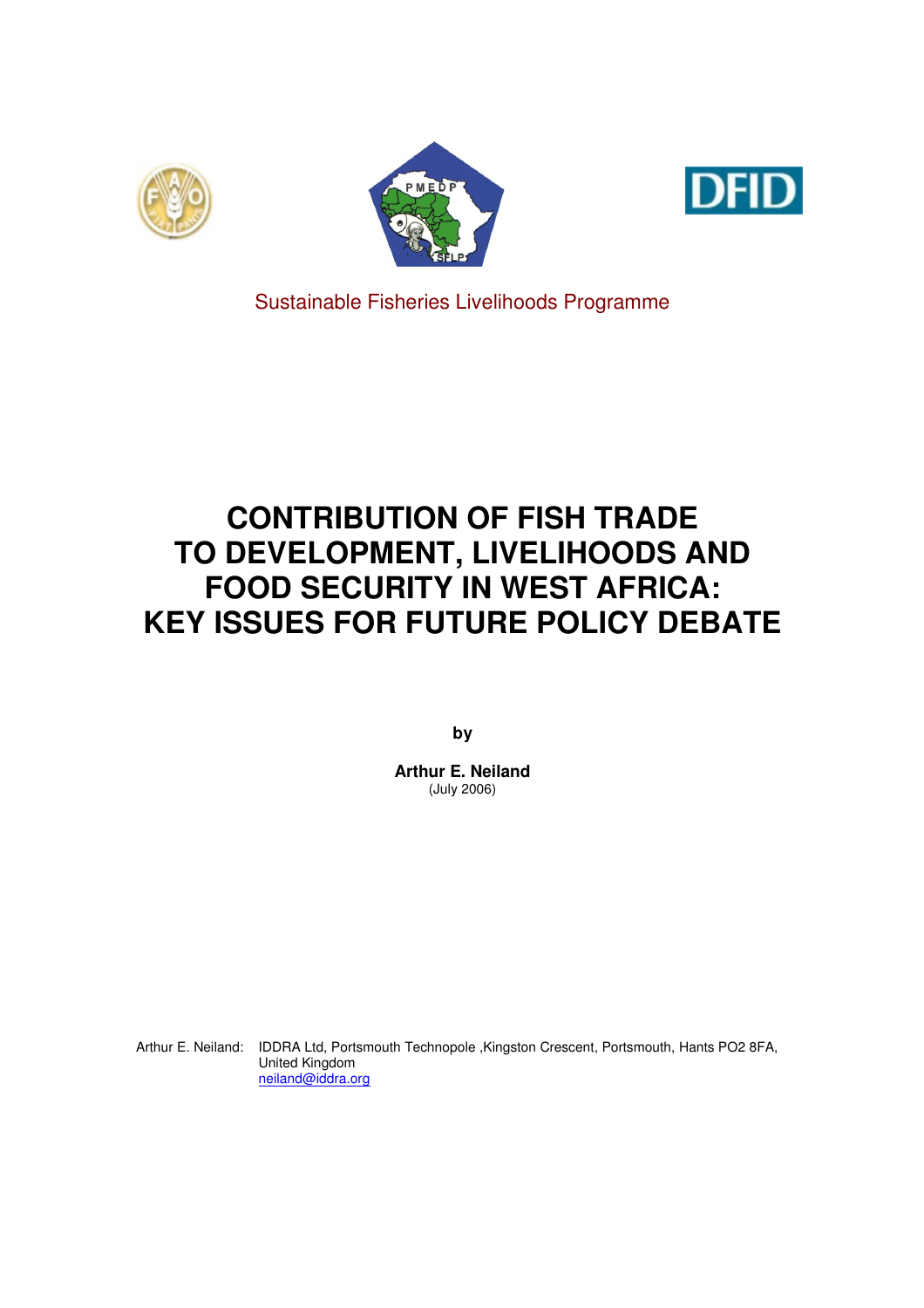# **Contents**

| 2. Trade and sustainable development, livelihoods and food security3                                                                                                                                                                                                                                                                                                     |  |
|--------------------------------------------------------------------------------------------------------------------------------------------------------------------------------------------------------------------------------------------------------------------------------------------------------------------------------------------------------------------------|--|
| Box 6: Case-study No. 1: Mauritania - What kind of fish trade? (Cunningham, pers.comm)                                                                                                                                                                                                                                                                                   |  |
| Box 7. Case study 2: Ghana - Coping with international trade rules (Bennett, 2004)  16<br>Box 8: Case-study 3: Senegal - Assessing the impact of government fisheries and trade<br>Box 9: Case-study 4: West Africa: Assessing the impact of foreign market competition for<br>Box 10. Case-study 5: The Importance of Informal Regional Fish Trade in West Africa: Chad |  |
| 4. Conclusions relevant to the future development of fish trade policy in West                                                                                                                                                                                                                                                                                           |  |
|                                                                                                                                                                                                                                                                                                                                                                          |  |
|                                                                                                                                                                                                                                                                                                                                                                          |  |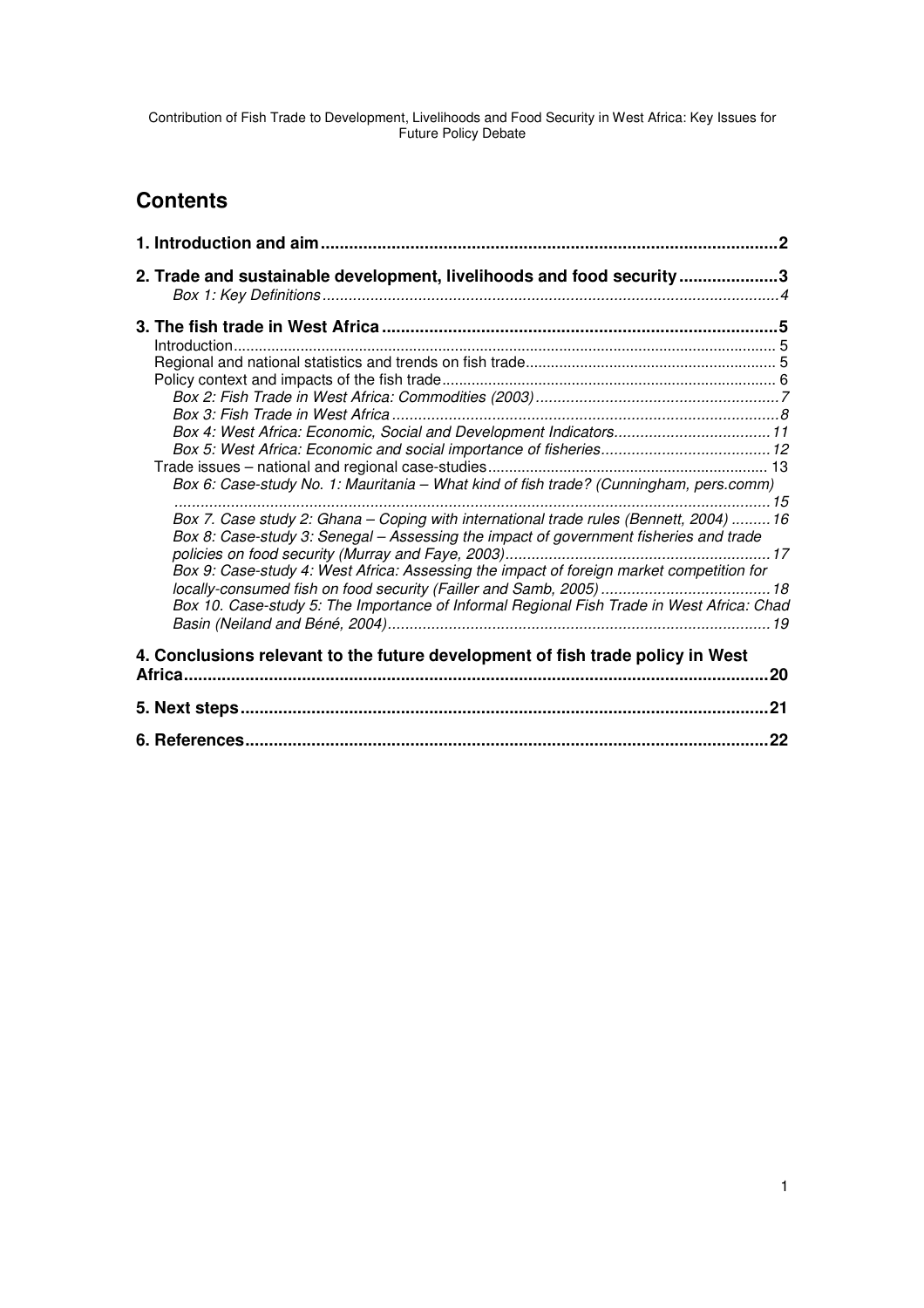# **1. Introduction and aim**

Fish is the most valuable agricultural commodity traded internationally with annual sales of nearly US\$80 billion and increasing each year (FAO FishStat, 2006). For Developing Countries in regions such as West Africa, fish exports to markets in Developed Countries, especially in Europe, are a major source of foreign exchange revenue, and help to underpin the domestic fisheries in terms of earnings and employment.

However, despite the range of benefits for development which are generated by the fish trade, including contributing to economic growth, there are also concerns about the possible negative impacts which might be involved. For example, it has been suggested that an expanding fish trade aggravates the overexploitation of vulnerable fish stocks under conditions of weak governance and that local trade routes supplying local markets may be disrupted as fish supplies are diverted for exports.

It is clear from the international literature that there are a wide range of policy issues which relate to the relationship between trade and sustainable development. There is also a well-established theoretical understanding of the inter-relationships between such major topics as economic growth and trade, which has been informed by a longestablished body of empirical work in other sectors.

It is also clear that the analysis involved has usually occurred at the 'macro level' of the national economy and there is some concern that the impacts of trade which occur at the 'micro-level'– with particular reference to impacts on livelihoods, poverty and food security – may not be adequately identified or understood by policy makers (DFID, 2004). This type of knowledge is essential, for example, in designing and implementing pro-poor trade policies where it is essential to understand the impact of trade on specific groups (the poor) and not to restrict the analysis to the national aggregate.

In the following working paper, therefore, the specific relationship between the fish trade in West Africa and its impact on economic development, livelihoods and food security will be examined. The main objective is to outline the current understanding of key issues relevant to present and future policy in this area, and to identify any knowledge gaps and priorities for further work. Three main areas will be explored as follows:

- What is the general understanding of the relationship between trade and sustainable development, and between trade and food security and livelihoods, how well are gender issues taken into account ?
- What are the current patterns of fish trade in West Africa and what is the impact on livelihoods and food security?
- What are the key issues for the future development of fish trade policy?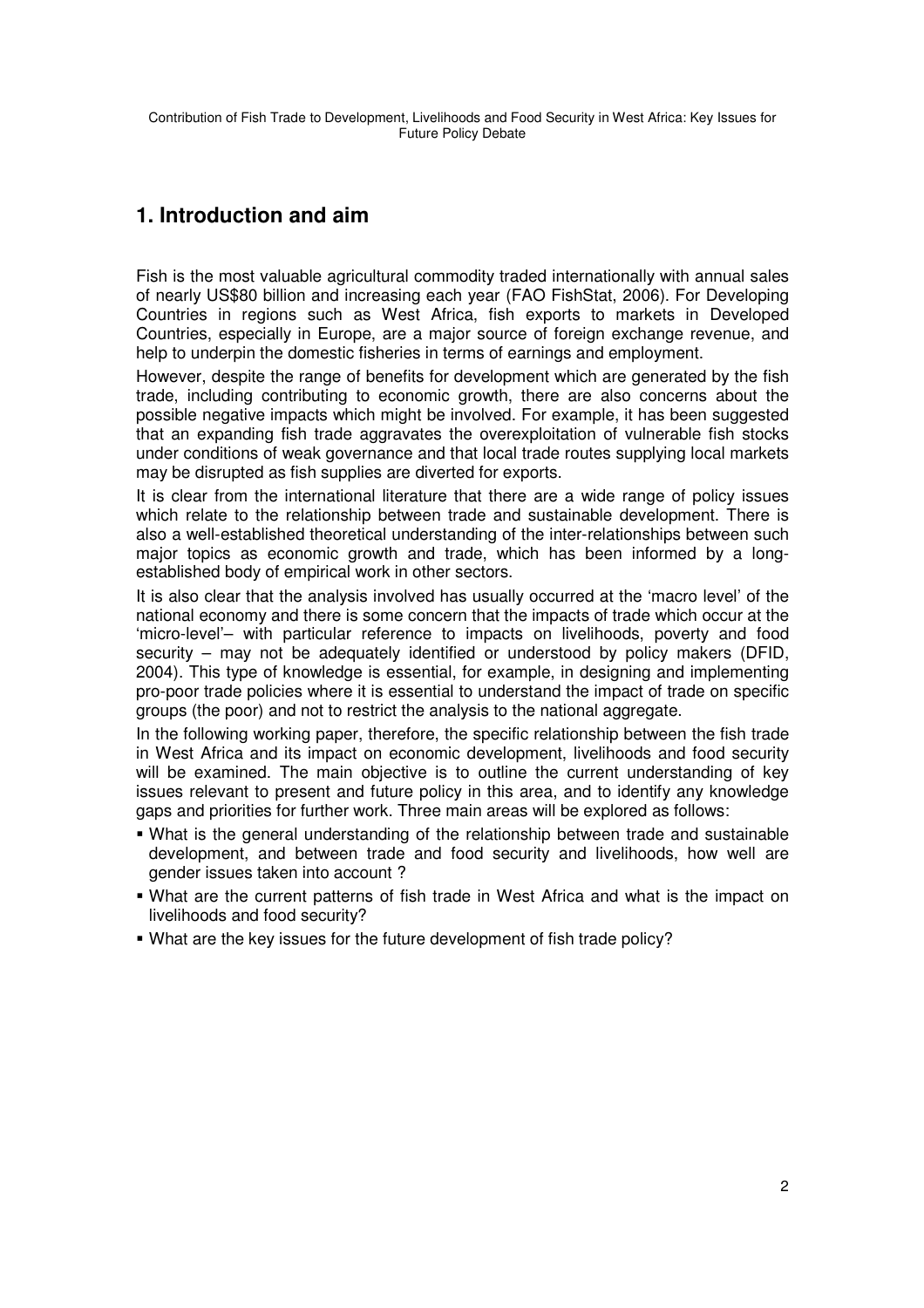# **2. Trade and sustainable development, livelihoods and food security**

Before attempting to provide an overview of the contribution and impact of the fish trade to development, livelihoods and food security in West Africa, it is useful to consider the general understanding of the relationship between these elements (based on the literature). As a starting point a series of definitions are provided in Box 1.

In simple terms, 'development' in general  $(i - v)$  is concerned with bringing about change in society and with increasing people's welfare. This depends on establishing new economic and social mechanisms for increasing the stocks of capital per head, leading to a reduction or elimination of poverty (sustainable livelihoods (x)).

Economic development, which is a part of this change process, is underpinned by economic growth (v-vi), which signifies an increase in wealth or income of the nation, expressed as an increase in real Gross Domestic Product (GDP).

Trade (vii), and in particular, international trade represents a significant part of GDP for most countries. While international trade has been present throughout history (e.g. Silk Road, Amber Road), its economic, social and political importance have increased in recent times, because of factors such as industrialisation, advanced transportation and multinational corporations. The 'globalisation' of trade (vii) raises heated debate about its operation and impact. For example, so-called trade barriers (governmental quotas, restrictions and tariffs, and also subsidies) regulate the patterns of trade, and there is widespread concern about the degree of access which commodities from Developing Countries have to the markets of Developed Countries (protectionism).

However, the empirical evidence for the contribution of trade to economic growth and development is strong. For example, countries such as South Korea which adopted a policy of export-oriented industrialisation, have performed better (economic criteria) over the past fifty years, compared to countries such as India, which had a more closed policy. The role of effective state institutions in the 'Asian Tiger' economies was also critical.

In general, therefore, international trade can contribute significantly to economic growth and sustainable development. This will be accompanied by a reduction of poverty and the establishment of more sustainable livelihoods. A reduction in poverty will also mean an increase in food security (ix).

However, the question has to be asked: 'are all types of international trade beneficial for development?' In the specific case of food products, such as fish, which often make up an important part of the livelihoods and diet of poor people in developing countries, is there a risk of increasing their vulnerability to poverty and food insecurity through promoting fish exports? How are female actors in the post harvest sector affected by export promotion, and what impact does this have on the households and the communities? In the next section, the available evidence for the contribution of international fish trade to development in West Africa will be examined, and where possible both the positive and negative impacts on development, poverty and food security will be examined.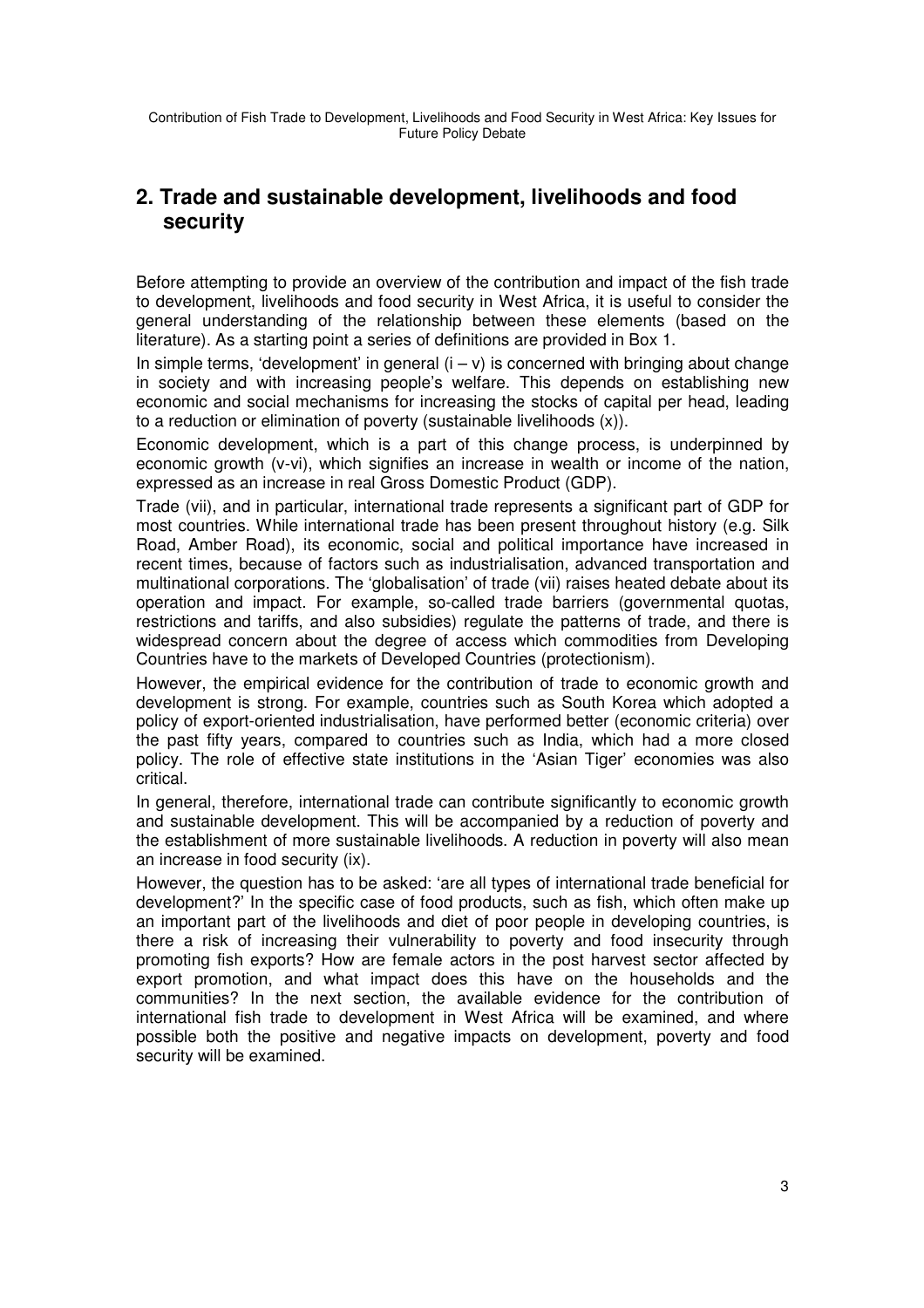### Box 1: Key Definitions

**(i) Development** is the upward movement of the entire social system.

**(ii)** The condition of being **"developed"** consists of having accumulated, and having established efficient social and economic mechanisms for maintaining and increasing large stocks of capital per head in various forms, Similarly the condition of being "underdeveloped" is characterised by the possession of relatively small stocks of the various forms of capital, including social and human capital.

**(iii) Poverty** is a condition characterised by severe deprivation of basic human needs, including safe drinking water, sanitation facilities, health, shelter, education and information' (Copenhagen Declaration)

**(iv) Sustainable development** is a process of change in which the exploitation of resources, the direction of investments, the orientation of technological development, and institutional change are all in harmony and enhance current and future potential to meet human needs and aspirations.

**(v) Economic development** is the process whereby the real per capita income of a country increases over a long period of time – subject to the stipulations that the number of people below an absolute poverty line does not increase, and the distribution of income does not become more unequal.

**(vi) Economic growth** is the increase in value of goods and services produced by an economy; the increase in the wealth or the income of a nation or entity, measured as the percentage rate of increase in real gross domestic product (GDP).

**(vii) Trade** is the voluntary exchange of goods and services, or both. International trade occurs across borders and represents a significant part of GDP for most countries.

**(viii) Globalisation** of trade refers to the increase in trade and investment due to the falling of barriers (free trade or liberalisation) and the interdependence of countries.

**(xi) Food security** is a situation in which people have continuity of food supply, or the methods by which this aim is achieved. Around 828 million people are chronically hungry while 2 billion people lack food security because of poverty (FAO, 1999)

**(x)** A **livelihood** comprises the capabilities, assets (including both material and social resources) and activities required for a means of living. A livelihood is sustainable when it can cope with and recover from stresses and shocks, maintain or enhance its capabilities and assets, while not undermining the natural resource base.

For general information on development issues see: Lynn, S.R. (2003), Meier, G. and Rauch, J.E. (2000), Thirlwall (2006).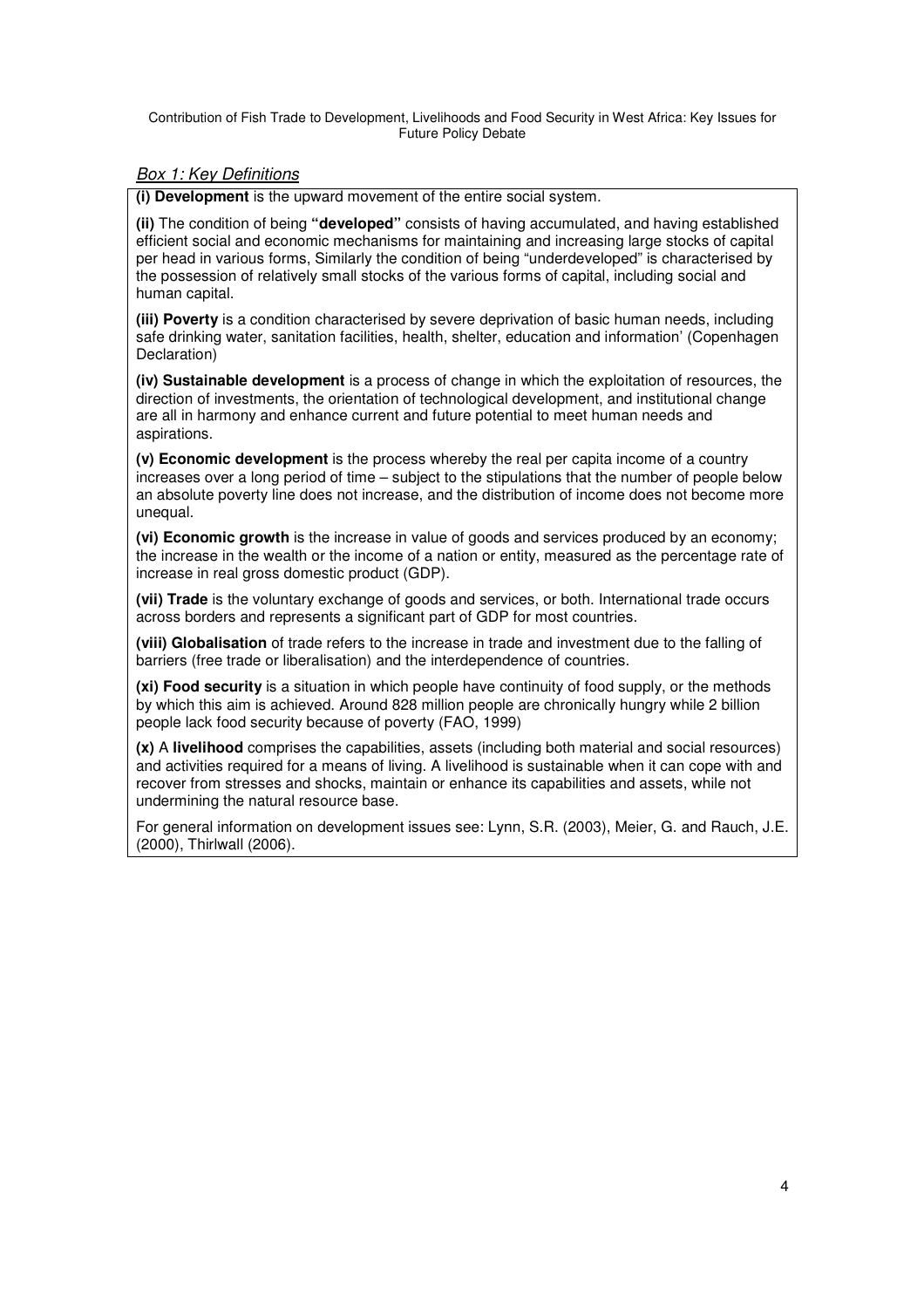# **3. The fish trade in West Africa**

# **Introduction**

In the following section, an overview of the fish trade in West Africa (25 Sub-Saharan countries in Western Africa from Mauritania to Angola) will be presented using three approaches. First, some basic national statistics and a description of recent trends will be given. Second, a brief overview of fisheries in relation to national economic development and poverty alleviation policy will be provided, including any information on impact assessments. Third, a series of five national case-studies, each illustrating a particular issue pertinent to the relationship between fish trade and sustainable development (including livelihoods, poverty reduction and food security) will be examined.

# **Regional and national statistics and trends on fish trade**

For this overview of the fish trade in West Africa, information on both commodities and services (Box 3) will be given where possible.

First, for the **fish commodity trade** (Box 2 below), the main findings are as follows:

The total annual exports of fish by volume from West Africa are 294,395 tonnes, valued at US \$ 716 million (2003).

The total annual imports of fish by volume (tonnes) into West Africa are 1,344,115 tonnes valued at US \$934,132 (2003).

Therefore, there is a regional deficit overall in terms of both volume (- 1,049,720 tonnes) and value (- US \$218,391) of fish traded (although some of this trade is regional).

The average volume of fish exported annually by West African countries is 11,776 tonnes, and the average value of annual exports is US \$29 million. However, the export trade is dominated by just 4 countries:

- Senegal (97 Kt/yr valued at US \$ 283 million)
- Ivory Coast (48 Kt/yr valued at US \$ 141 million)
- Ghana (64 Kt/yr valued at US \$119 million)
- Mauritania (44 Kt/yr valued at US \$103 million).

It is interesting to note that both Ivory Coast and Ghana also import large quantities of fish, whereas Senegal and Mauritania do not.

Second, for **trade in fishing services** (also termed the trade in fishing opportunities) including third country access agreements (Box 3), the main findings are as follows:

The main trade in services relates to fishing access agreements between certain West African countries and the European Union. There are other trading partners including China and Korea, but information is sparse in the literature.

The total value of the EU Third Country Fishing Agreements with West Africa currently in operation (2001-2008) is Euro120 million per year to eight countries. Mauritania receives by far the largest share valued at Euro 86 million per year (or 72% of the total). A variable component of the financial contribution received is allocated to actions designed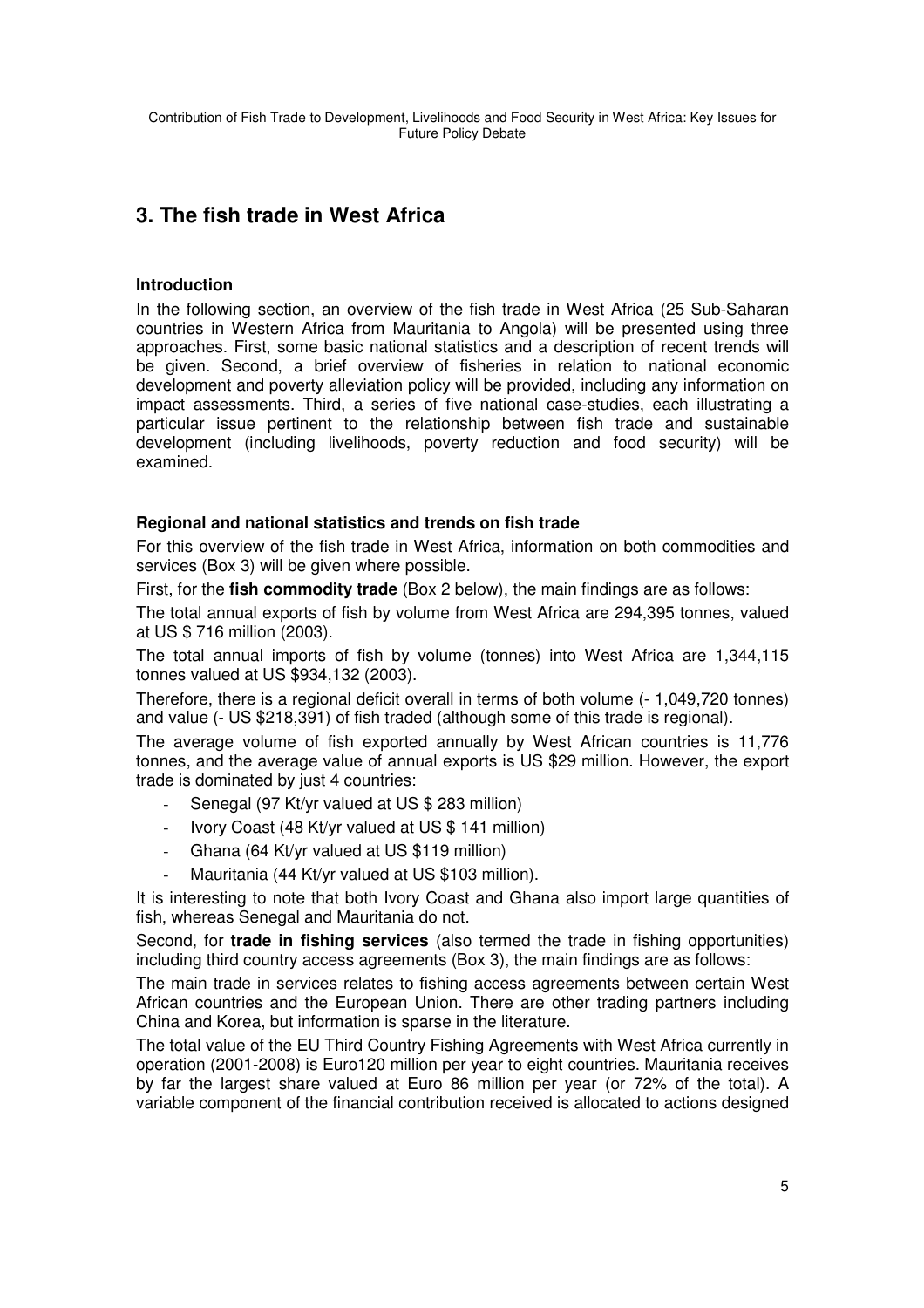to promote conservation of resources and sustainable development, termed 'targeted actions'.

The total value of the EU Third Country Fishing Agreements with West Africa amounted to Euro 301 million between 1993-1997. An additional sum equivalent to Euro 452 million was paid to Morocco during this period (not included in West Africa for this analysis).

The average annual value (over 5 years. 1993-1997) of EU fishing agreements to the ten West African countries involved was Euro 6 million. The major beneficiaries were:

- Mauritania (Euro 29 million p.a.)
- Angola (Euro 11 million p.a.)
- Senegal (Euro 10 million p.a.)
- Guinea-Bissau (Euro 7 million p.a.)

By comparison, Morocco also received an average (equivalent) of Euro 90 million p.a. (1993-1997).

Overall, then, the trade in fishing services is more important for some countries than for others: – for Angola it is equivalent to over 50% of total annual fish exports (commodities and services), and for Mauritania it is equivalent to 28% of total fish exports, and for Senegal, it is less than 3% of total fish exports. This simple comparison illustrates the relative importance of the different types of fish trade – commodities and services – and also the potential benefits which trade in fishing services offer to some countries.

The above analysis is a static one. The wider and dynamic context is that the world fish trade is increasing each year – in 2004 total world exports of fish reached a record value of US\$71.5 billion, a 51% increase from 1994 (FAO, 2006). Many Developing Countries are increasingly net exporters of fish and this includes West Africa, with major markets in Developed Countries and especially Europe.

### **Policy context and impacts of the fish trade**

The policy context of the fish trade in West Africa – national, regional and international – is described by the economic, social and development indicators shown in Boxes 4 and 5 (below).

The total population of West Africa (Sub-Saharan, 25 countries) is about 285 million people. The average GDP/capita is low, and in general the region s characterised by high levels of poverty. The countries rank low in terms of the HDI from 91 (Cape Verde) down to 161 (Niger). In other words, these countries are amongst some of the most under-developed in the world. On average 72% of the national populations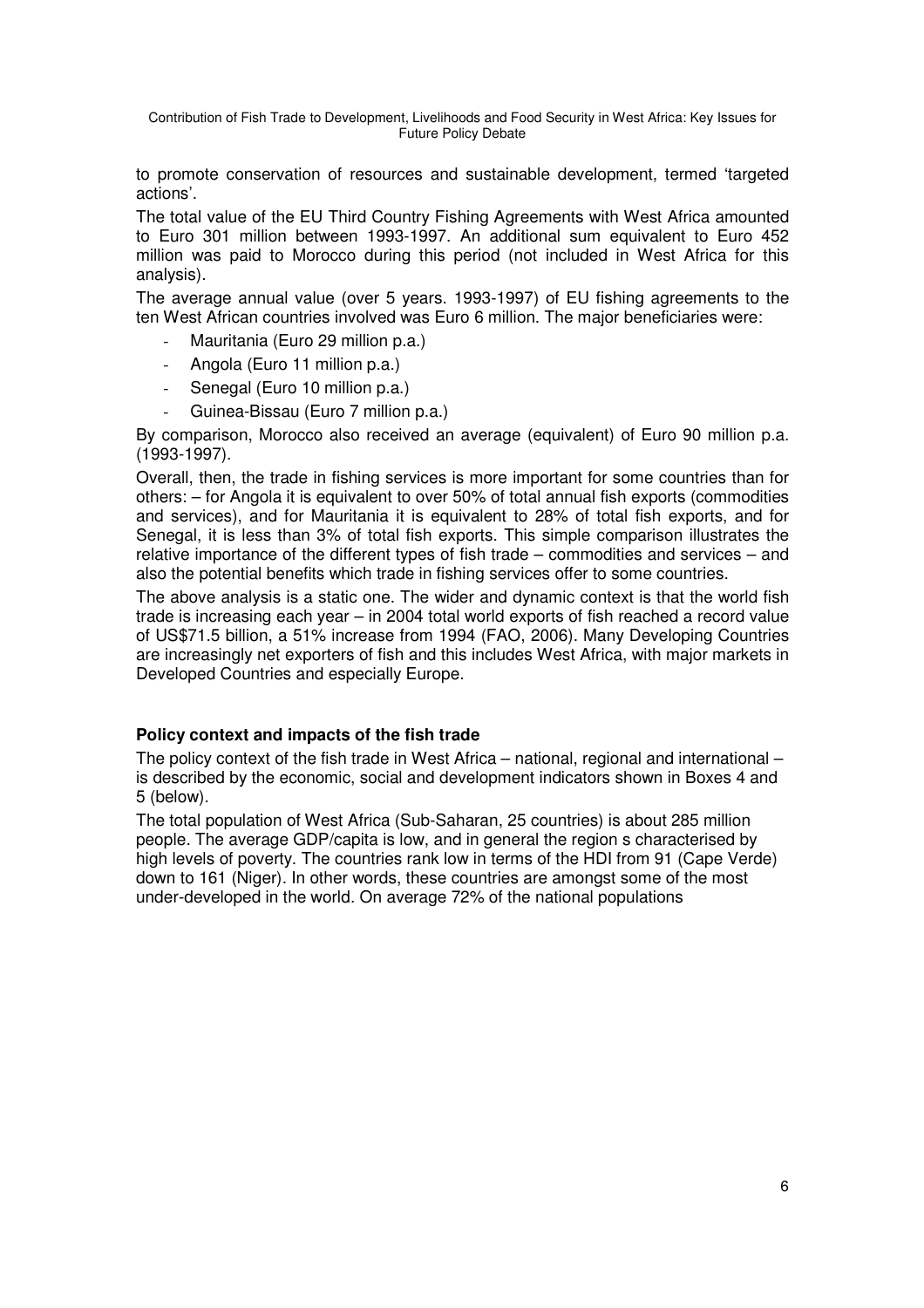| Countries                |                          | <b>Exports</b> | Imports     |                       |  |
|--------------------------|--------------------------|----------------|-------------|-----------------------|--|
|                          | Tons                     | '000 US\$      | <b>Tons</b> | $'000$ US $\text{\$}$ |  |
| Angola                   | 6938                     | 8 9 7 2        | 11 931      | 20 342                |  |
| Bénin                    | 439                      | 1 9 3 4        | 29 234      | 10 629                |  |
| Burkina Faso             |                          |                | 6 3 5 2     | 786                   |  |
| Cameroon                 | 151                      | 315            | 126 288     | 37 780                |  |
| Cape Verde               | 49                       | 359            | 607         | 885                   |  |
| Central African Republic | ÷,                       | $\bar{a}$      | 1 4 6 0     | 1 0 7 5               |  |
| Chad                     | $\overline{\phantom{a}}$ |                | 562         | 1 1 2 5               |  |
| Congo, Dem. Rep of       | $\overline{Q}$           | 433            | 64 241      | 38 708                |  |
| Congo, Republic of       | 734                      | 4 3 0 7        | 7639        | 9 9 28                |  |
| Côte d'Ivoire            | 48 260                   | 140 902        | 274 822     | 201 711               |  |
| Equatorial Guinea        | 20                       | 108            | 4 4 6 0     | 9 0 7 8               |  |
| Gabon                    | 2 0 3 9                  | 9 8 2 7        | 3 9 1 4     | 7 5 21                |  |
| Gambia                   | 608                      | 345            | 2 1 4 8     | 290                   |  |
| Ghana                    | 64 299                   | 118 952        | 135 958     | 81 114                |  |
| Guinea                   | 5 0 2 9                  | 2 3 1 5        | 7 2 5 3     | 5 0 2 6               |  |
| Guinea-Bissau            | 2 9 4 9                  | 5 3 4 3        | 193         | 179                   |  |
| Liberia                  | 83                       | 178            | 2 6 2 4     | 2 2 0 7               |  |
| Mali                     | 1 0 1 1                  | 443            | 1 3 1 2     | 1799                  |  |
| Mauritania               | 43 509                   | 103 432        | 14 60 6     | 6 0 5 1               |  |
| Morocco                  |                          |                |             |                       |  |
| Niger                    | 4 9 3 2                  | 2 3 6 0        | 486         | 230                   |  |
| Nigeria                  | 2 9 1 4                  | 17 733         | 625 235     | 485 277               |  |
| Sao Tome and Principe    | 203                      | 117            | 19          | 39                    |  |
| Senegal                  | 97 841                   | 282 866        | 336         | 680                   |  |
| Sierra Leone             | 5 0 38                   | 11 463         | 2 1 4 2     | 3755                  |  |
| Togo                     | 7 3 4 0                  | 3 0 3 7        | 20 29 3     | 7917                  |  |
| Total                    | 294 395                  | 715 741        | 1 344 115   | 934 132               |  |

Box 2: Fish Trade in West Africa: Commodities (2003)

Source: FAO FishStat (2006).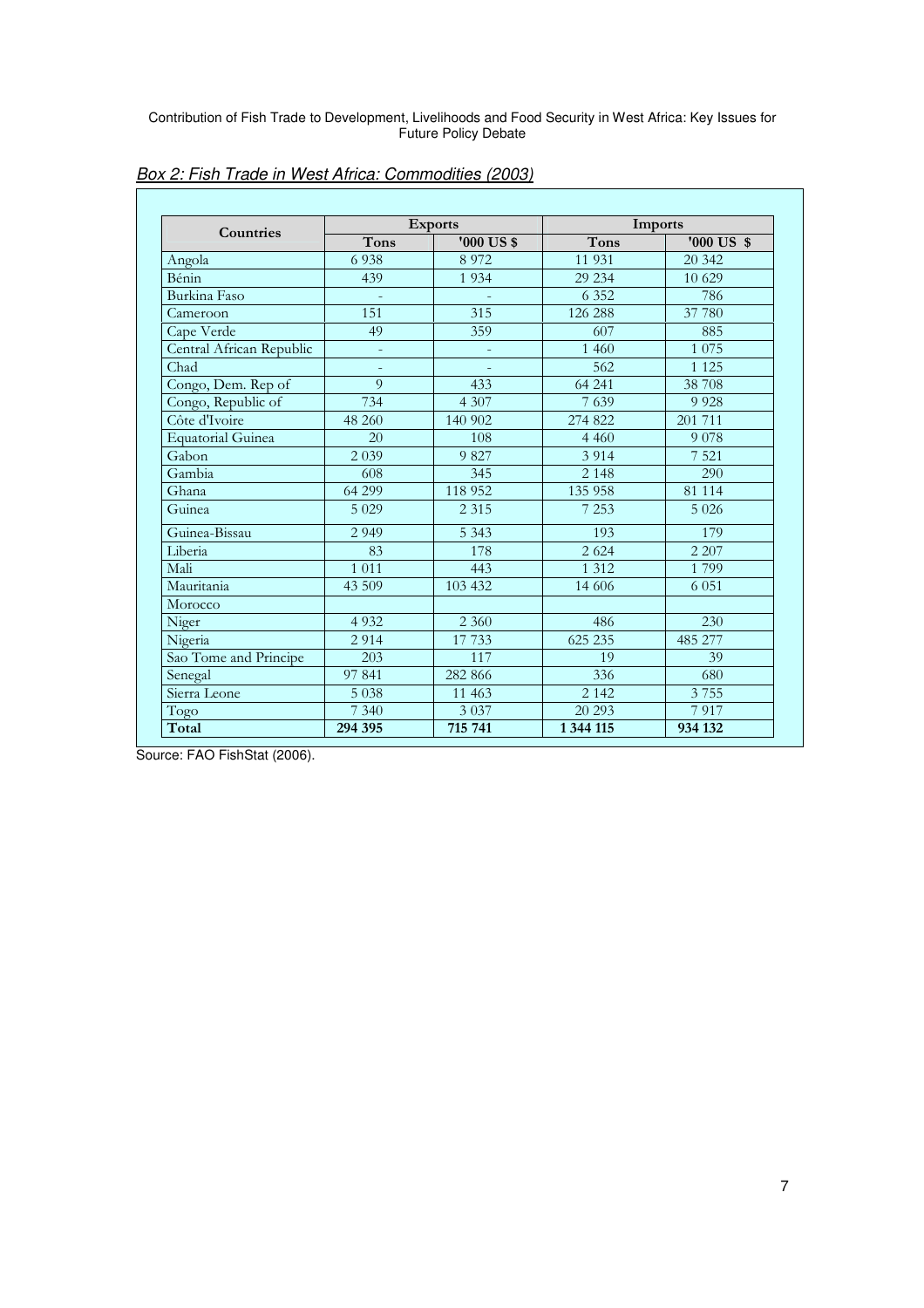|                                 | <b>Export Value: EU Third Country Fishing Agreements,</b><br>1993-1997 |                                    |                                               |  |  |  |
|---------------------------------|------------------------------------------------------------------------|------------------------------------|-----------------------------------------------|--|--|--|
| <b>Countries</b>                | <b>Total production</b><br>(tonnes)                                    | <b>Total Value</b><br>(Euros, 000) | <b>Average Annual</b><br>Value (000s<br>Euro) |  |  |  |
| Angola                          | 25,153                                                                 | 54, 450                            | 10,750                                        |  |  |  |
| <b>Bénin</b>                    |                                                                        |                                    |                                               |  |  |  |
| <b>Burkina Faso</b>             |                                                                        |                                    |                                               |  |  |  |
| Cameroon                        |                                                                        |                                    |                                               |  |  |  |
| Cape Verde                      |                                                                        | 2,776                              | 480                                           |  |  |  |
| <b>Central African Republic</b> | $\blacksquare$                                                         |                                    |                                               |  |  |  |
| Chad                            | $\blacksquare$                                                         |                                    |                                               |  |  |  |
| Congo, Dem. Rep of              |                                                                        |                                    |                                               |  |  |  |
| Congo, Republic of              |                                                                        |                                    |                                               |  |  |  |
| Côte d'Ivoire                   | 808                                                                    | 3,552                              | 510                                           |  |  |  |
| <b>Equatorial Guinea</b>        |                                                                        | 999                                | 160                                           |  |  |  |
| Gabon                           |                                                                        |                                    |                                               |  |  |  |
| Gambia                          |                                                                        | 1,430                              | 290                                           |  |  |  |
| Ghana                           |                                                                        |                                    |                                               |  |  |  |
| Guinea                          | 4,860                                                                  | 10,463                             | 1,450                                         |  |  |  |
| Guinea-Bissau                   | 24,849                                                                 | 34,562                             | 6,930                                         |  |  |  |
| Liberia                         |                                                                        |                                    |                                               |  |  |  |
| Mali                            |                                                                        |                                    |                                               |  |  |  |
| Mauritania                      | 229,433                                                                | 142,898                            | 28,560                                        |  |  |  |
| Morocco                         | 889,904                                                                | 452,985                            | 90,130                                        |  |  |  |
| Niger                           |                                                                        |                                    |                                               |  |  |  |
| Nigeria                         |                                                                        |                                    |                                               |  |  |  |
| Sao Tome and Principe           |                                                                        | 3,588                              | 720                                           |  |  |  |
| Senegal                         | 23,953                                                                 | 46,838                             | 9,350                                         |  |  |  |
| Sierra Leone                    |                                                                        |                                    |                                               |  |  |  |
| Togo                            |                                                                        |                                    |                                               |  |  |  |
| <b>Total</b>                    | 1,198,960                                                              | 452,985                            | 90,130                                        |  |  |  |

**Box 3: Fish Trade in West Africa** 

**Fish trade in West Africa: Services (2005)**

| <b>Country</b>      | <b>Financial contribution</b><br>(Euro millions) | Targeted actions (%<br>contribution) |  |
|---------------------|--------------------------------------------------|--------------------------------------|--|
| Cape Verde          | 0.7                                              | 41                                   |  |
| Cote d'Ivoire       | 1.1                                              | 100                                  |  |
| Gabon               | 1.3                                              | 70                                   |  |
| Guinea              | 3.4                                              | 41                                   |  |
| Guinea Bissau       | 10.0                                             | 6.70                                 |  |
| Mauritania          | 86.0                                             | 5                                    |  |
| Sao Tome & Principe | 0.6                                              | 40                                   |  |
| Senegal             | 16.0                                             | 18.75                                |  |
| Total               | 120 million                                      | n.a.                                 |  |

live on less than US \$1/day and under-nourishment is a widespread problem (on average 28% of the national populations are under-nourished).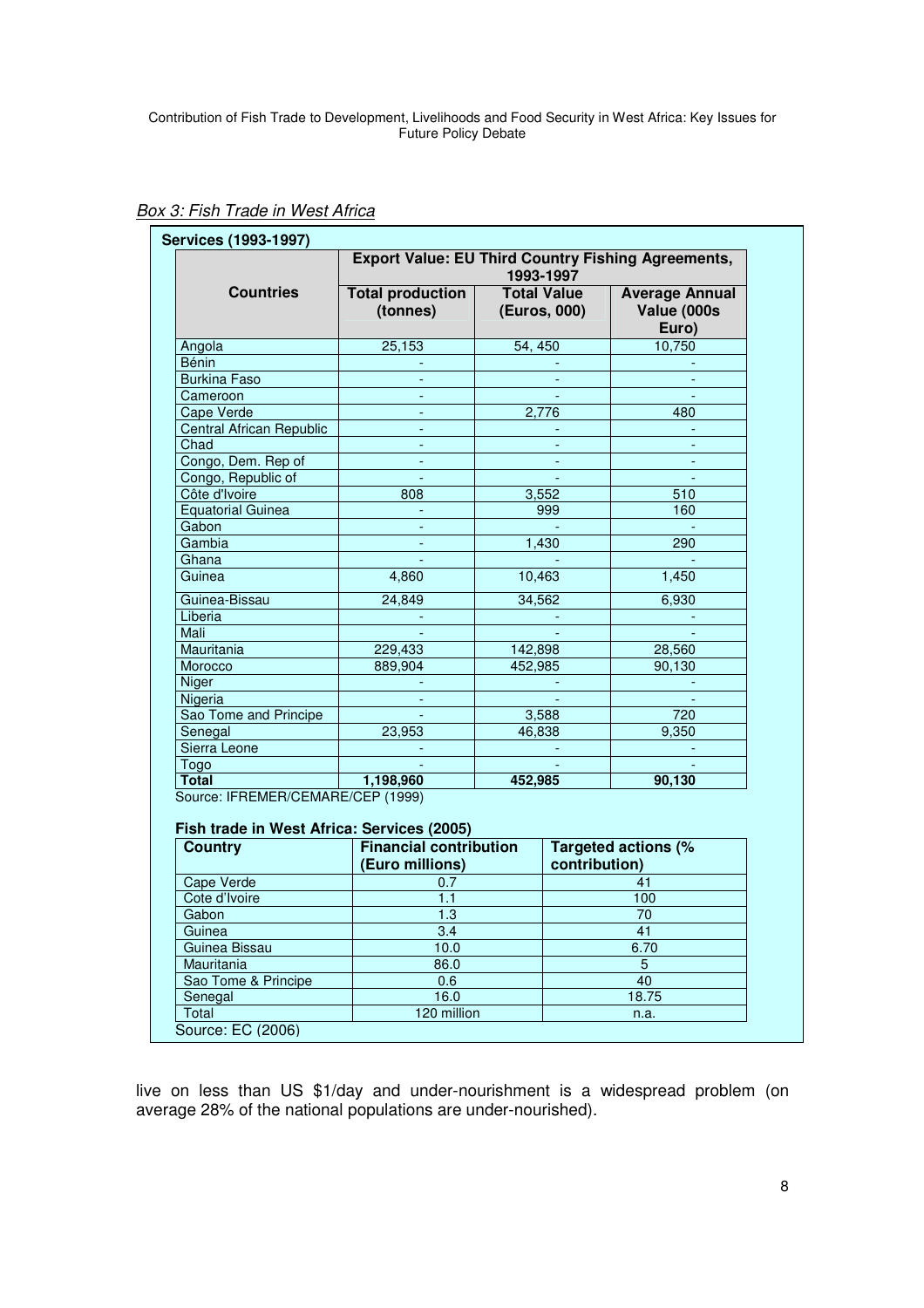With this context of generally weak economies and weak States, with limited abilities (it appears evident) to initiate and maintain the process of development, the fisheries sector is important for a number of reasons:

- fish exports contribute on average 27.8% to total agricultural exports for West African countries;
- fish also contributes on average over 30% of average daily protein consumption in West African countries;
- fisheries provide employment for about 2% of the economically active population in each country (highest is Cape Verde at 7.7%).

The question has to be asked whether this 'importance' of the fisheries sector is being translated into national policy for development? On the basis of a recent survey of national Poverty Reduction Strategies in Africa, Thorpe et al. (2005) undertook an evaluation of the extent to which fisheries has been mainstreamed into development and poverty reduction approaches. They reached the following conclusions:

- although the fisheries sector is deemed to be highly significant in either trade/consumption and/or poverty employment terms in 12 countries, such significance only translates into effective sectoral mainstreaming in 3 of the accessed PRSPs (Ghana, Guinea and Senegal).

- there is larger group of nine countries – Cape Verde, Chad, Gambia, Madagascar, Mali, Mozambique, Sao Tome and Principe, Sierra Leone, and Tanzania

– for whom the sector is significant, yet this significance is not properly reflected in contemporary PRSPs.



- there is a smaller sub-set of three countries – Cameroon, Malawi and Mauritania – who have managed to effectively mainstream fisheries into the PRSP, despite the sector being relatively less/un important in trade/consumption and/or poverty/employment terms.

The potential contribution of any sector to development in a particular country is not always clear-cut and policy-makers must make difficult decisions based on the best available information in designing and implementing policy. Clearly, common pool resources (CPR) such as fisheries are important forms of renewable natural capital. With appropriate exploitation and management they can make an important contribution to economic growth and development. Fisheries can be exploited (and traded) as a source of direct economic benefits (e.g. activity-based benefits such as employment) and as a source of in-direct economic benefits (e.g. resource rent generated, extracted as taxes and re-invested in the economy) (Fig.1).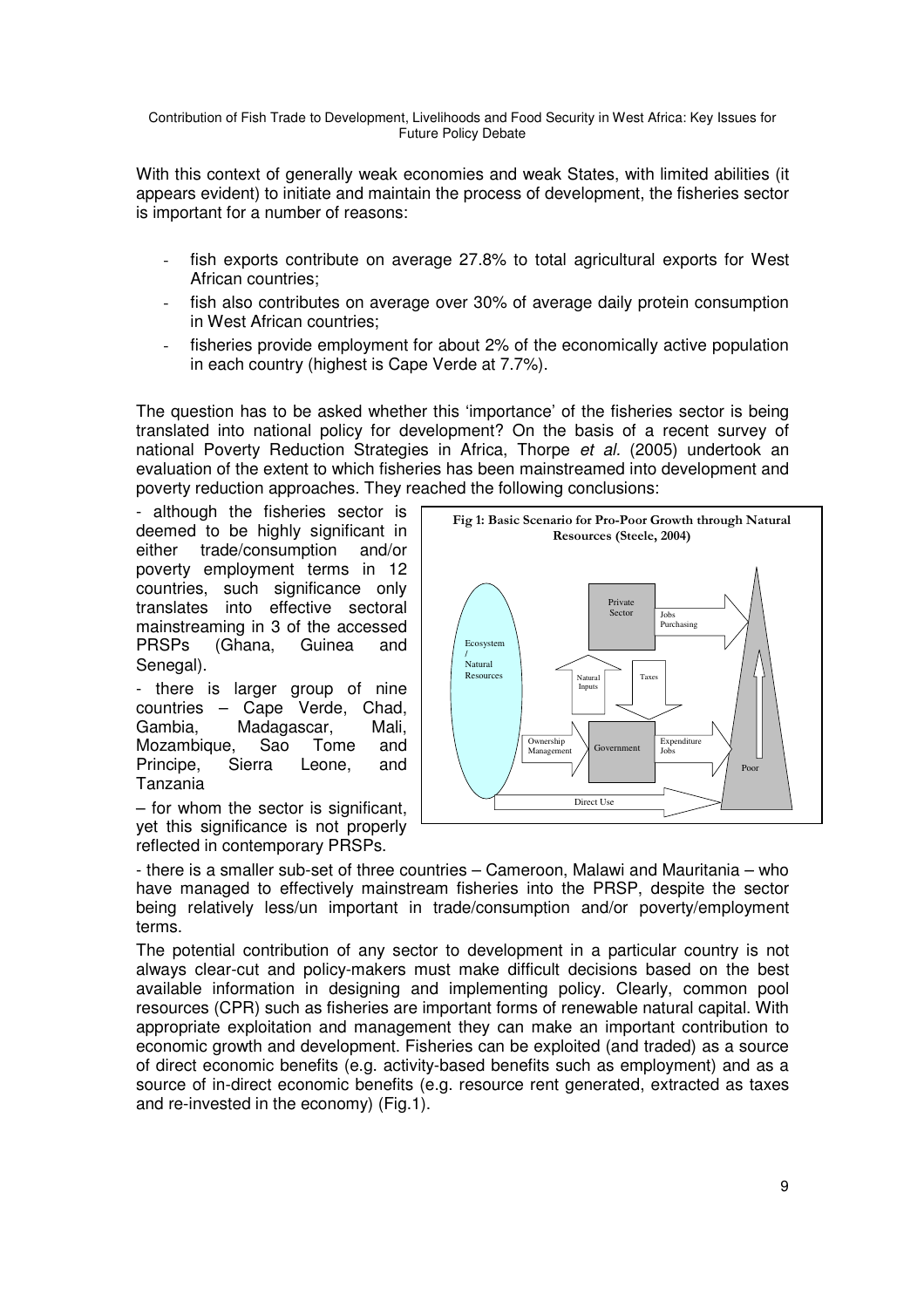At present, fisheries policy in many countries tends to emphasise direct benefits, but in the context of weak or non-existent fisheries management systems, this has encouraged overexploitation, user conflict and a massive loss of potential benefits. In terms of propoor growth, fisheries can contribute to relevant goals through fishing activity (employment and livelihoods), but this 'conventional policy route' can also lead to negative impacts on the fishery and the economy. The alternative is to adopt a wealthbased management approach which puts resource rent at the heart of the process (Cunningham and Neiland, 2005).

The SFLP (2006) recognises the different contributions which fisheries can make to development – employment, GDP, fish trade, fish supply and taxes – but also recognises that in policy terms, when these are expressed as objectives, that the level of each cannot be maximised at the same time. The SFLP indicates that fisheries governance will have to make 'hard choices' or compromises. For example, a policy that seeks to grant access to fisheries resources to the maximum number of poor people as an occupational safety-net will not be compatible with an objective of maximising the present and future economic value of that resource. Also promoting exports of fish will likely limit its supply on domestic markets and influence negatively the employment of a number of actors in the post harvest sector. The SFLP (2006) also indicates that striking the right balance between these conflicting interests is thus the principal challenge in national policy formulation, and to achieve this, a rather experimental and participatory approach to national policy formulation is likely to be the most appropriate.

This theme of conflicting policy objectives was also examined by the FAO Expert Consultation on Fish Trade and Food Security (2003) which concluded that

Session 2. (2) fish must be considered not only as its commodity value (as a tradeable item) but also for its use value (as a food). Viewed in this manner, the right to fish as food is a part of the larger human right to food. This is not mere rhetoric, but an integral part of a set of international obligations affirmed by nation states. The principle of 'subsidiarity' is relevant here as it points to the priority of addressing food security issues primarily at the national or local levels. Consequently, global generalisations about food security should be given less prominence (p.2).

In looking at the contribution of fish trade to development, and with particular reference to the impact on food security, an FAO/MFO (Norway) project was initiated in 2003, underpinned by a series of 11 case-studies (with 2 in West Africa: Ghana and Senegal). The main findings (Kurien, 2004) were:

- that international trade in fishery products has had a positive effect on food security;
- that Developing Countries have benefited in terms of net receipts by up to US \$17 billion between 1980 and 2001;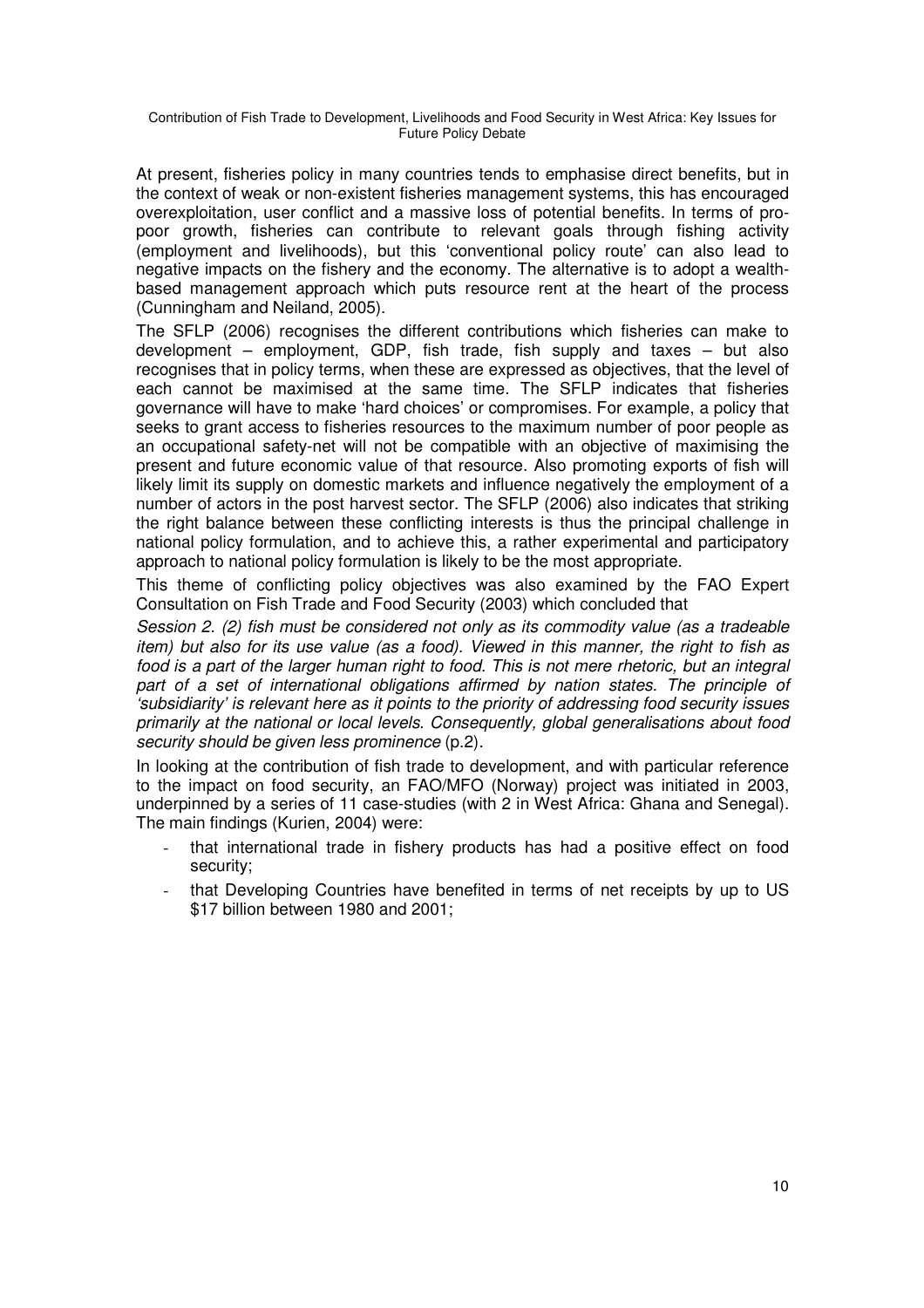|                             | <b>Indicators</b> |                       |                 |                  |                               |
|-----------------------------|-------------------|-----------------------|-----------------|------------------|-------------------------------|
|                             | Popn (1996)       | GDP/                  | <b>HDI Rank</b> | Under-           | Below                         |
| <b>Countries</b>            | (millions)        | capita                |                 | nourish          | US\$1/day                     |
|                             |                   | (US\$000)             |                 | ment $(\%)$      | $(% \mathcal{L}_{0})$ (% pop) |
| Angola                      | 11.3              | 3.2                   | 146             | 43               |                               |
| <b>Bénin</b>                | 5.5               | 0.9                   | 147             | 15               | $\sim$                        |
| <b>Burkina Faso</b>         | 10.7              | 1.0                   | 159             | $\overline{30}$  | $\overline{86}$               |
| Cameroon                    | 13.6              | 1.6                   | 125             | $\overline{32}$  |                               |
| Cape Verde                  |                   | 4.5                   | 91              |                  | $\mathbb{Z}$                  |
| Central African<br>Republic | 3.4               | 1.2                   | 154             | 42               | 84                            |
| Chad                        | 6.9               | 0.9                   | 155             | 46               | $\blacksquare$                |
| Congo, Dem.<br>Rep of       | 46.7              | 0.8                   | 142             | 55               |                               |
| Congo, Republic<br>of       | $\overline{2.6}$  | 0.7                   | 126             | $\overline{34}$  | $\blacksquare$                |
| Côte d'Ivoire               | 13.8              | 1.6<br>$\overline{7}$ | 144             | 15               | 50                            |
| Equatorial<br>Guinea        |                   |                       |                 |                  |                               |
| Gabon                       | 1.1               | 6.0                   | 109             | $\boldsymbol{8}$ |                               |
| Gambia                      | $\overline{1.2}$  | 1.6                   | 149             | $\overline{25}$  |                               |
| Ghana                       | 18.2              | 1.9                   | 119             | $\overline{11}$  |                               |
| Guinea                      | 7.3               | 1.9                   | 150             | 31               | 50                            |
| Guinea-Bissau               | $\blacksquare$    | 0.7                   | 156             | $\blacksquare$   | 97                            |
| Liberia                     | 2.2               | $\Box$                |                 | $\blacksquare$   | $\Box$                        |
| Mali                        | 10.2              | 0.8                   | 153             | 29               | 91                            |
| Mauritania                  | 2.4               | 1.6                   | 139             | 13               | 22                            |
| Niger                       | 9.5               | 0.8                   | 161             | 39               | 85                            |
| Nigeria                     | 101.4             | 0.9                   | 136             | 8                | 91                            |
| Sao Tome and<br>Principe    |                   | $\omega$              |                 |                  |                               |
| Senegal                     | 8.6               | 1.4                   | 145             | 17               | 68                            |
| Sierra Leone                | 4.3               | 0.5                   | <b>162</b>      | 43               | 75                            |

# **Box 4: West Africa: Economic, Social and Development Indicators**

Source: UNDP (2001) World Bank (2000)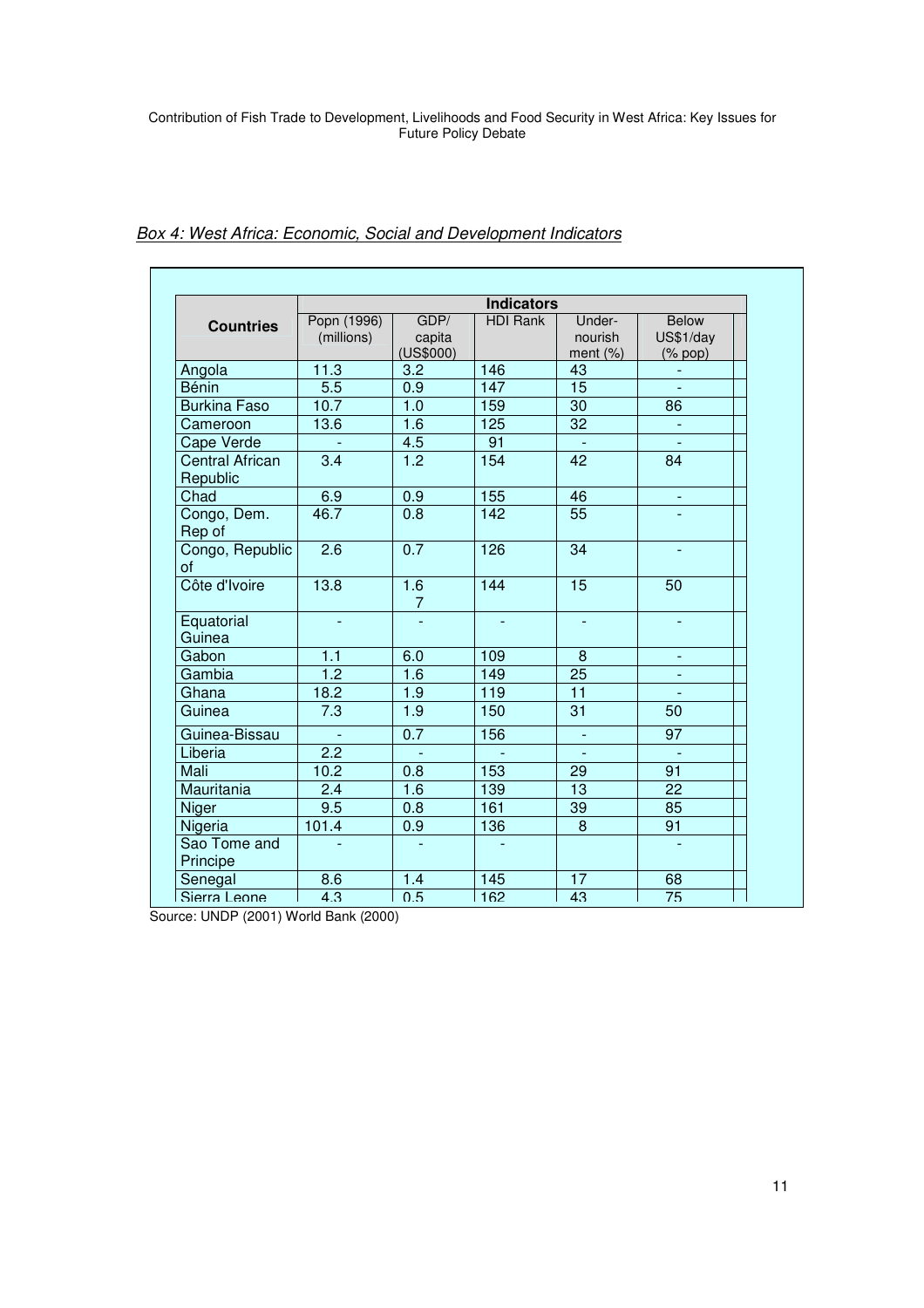|                             | Indicators                                        |                                                   |                                                               |  |  |  |
|-----------------------------|---------------------------------------------------|---------------------------------------------------|---------------------------------------------------------------|--|--|--|
| Countries                   | Fish Exports as %<br>Total Agriculture<br>exports | Fish as % Average<br>Daily Protein<br>Consumption | Fisheries as % of<br><b>Economically Active</b><br>Population |  |  |  |
| Angola                      |                                                   |                                                   |                                                               |  |  |  |
| Bénin                       | 1.5                                               | 18.3                                              | 2.2                                                           |  |  |  |
| Burkina Faso                | 0.1                                               | 5.0                                               | 0.2                                                           |  |  |  |
| Cameroon                    | 1.1                                               | 32.0                                              | 0.4                                                           |  |  |  |
| Cape Verde                  | 76.8                                              | 29.2                                              | 7.7                                                           |  |  |  |
| Central African<br>Republic | 1.8                                               | 8.2                                               | 0.3                                                           |  |  |  |
| Chad                        | ÷                                                 | 15.0                                              | 8.3                                                           |  |  |  |
| Congo, Dem. Rep<br>of       | 1.4                                               | 43.6                                              | 0.5                                                           |  |  |  |
| Congo, Republic<br>of       |                                                   |                                                   |                                                               |  |  |  |
| Côte d'Ivoire               | 6.3                                               | 37.4                                              | 0.3                                                           |  |  |  |
| <b>Equatorial Guinea</b>    |                                                   |                                                   |                                                               |  |  |  |
| Gabon                       | $\overline{\phantom{a}}$                          |                                                   | $\overline{\phantom{a}}$                                      |  |  |  |
| Gambia                      | 44                                                | 56.9                                              | 0.3                                                           |  |  |  |
| Ghana                       | 12.3                                              | 65.8                                              | 2.4                                                           |  |  |  |
| Guinea                      | 58.3                                              | 47.1                                              | 0.3                                                           |  |  |  |
| Guinea-Bissau               | $\overline{5.0}$                                  | 11.0                                              | 0.5                                                           |  |  |  |
| Liberia                     |                                                   |                                                   |                                                               |  |  |  |
| Mali                        | 0.1                                               | 15.2                                              | 1.3                                                           |  |  |  |
| Mauritania                  | 68.5                                              | 9.8                                               | 0.7                                                           |  |  |  |
| Niger                       | 1.8                                               | 4.7                                               | $\overline{0.2}$                                              |  |  |  |
| Nigeria                     |                                                   |                                                   | $\sim$                                                        |  |  |  |
| Sao Tome and<br>Principe    | 66.1                                              | 46.5                                              | 5.1                                                           |  |  |  |
| Senegal                     | 60.4                                              | 44.8                                              | 1.3                                                           |  |  |  |
| Sierra Leone                | 67.9                                              | 63.1                                              | 1.1                                                           |  |  |  |
| Togo                        |                                                   |                                                   |                                                               |  |  |  |
| Mean                        | 27.8                                              | 30.8                                              | $\overline{1.8}$                                              |  |  |  |

## Box 5: West Africa: Economic and social importance of fisheries

Source: National PRSP Dataset

- increases in production coupled with the import/export of fishery products has ensured the continued availability of fish for domestic supply in Low Income Food Deficit Countries;
- international trade in fish products must be coupled with effective fisheries management; in fact unless this happens, experience has shown that increased trade also leads to over-fishing in the context of weak management systems or open access conditions;
- free and transparent trade and market policies should be place to ensure that the benefits from international trade are enjoyed by all segments of society;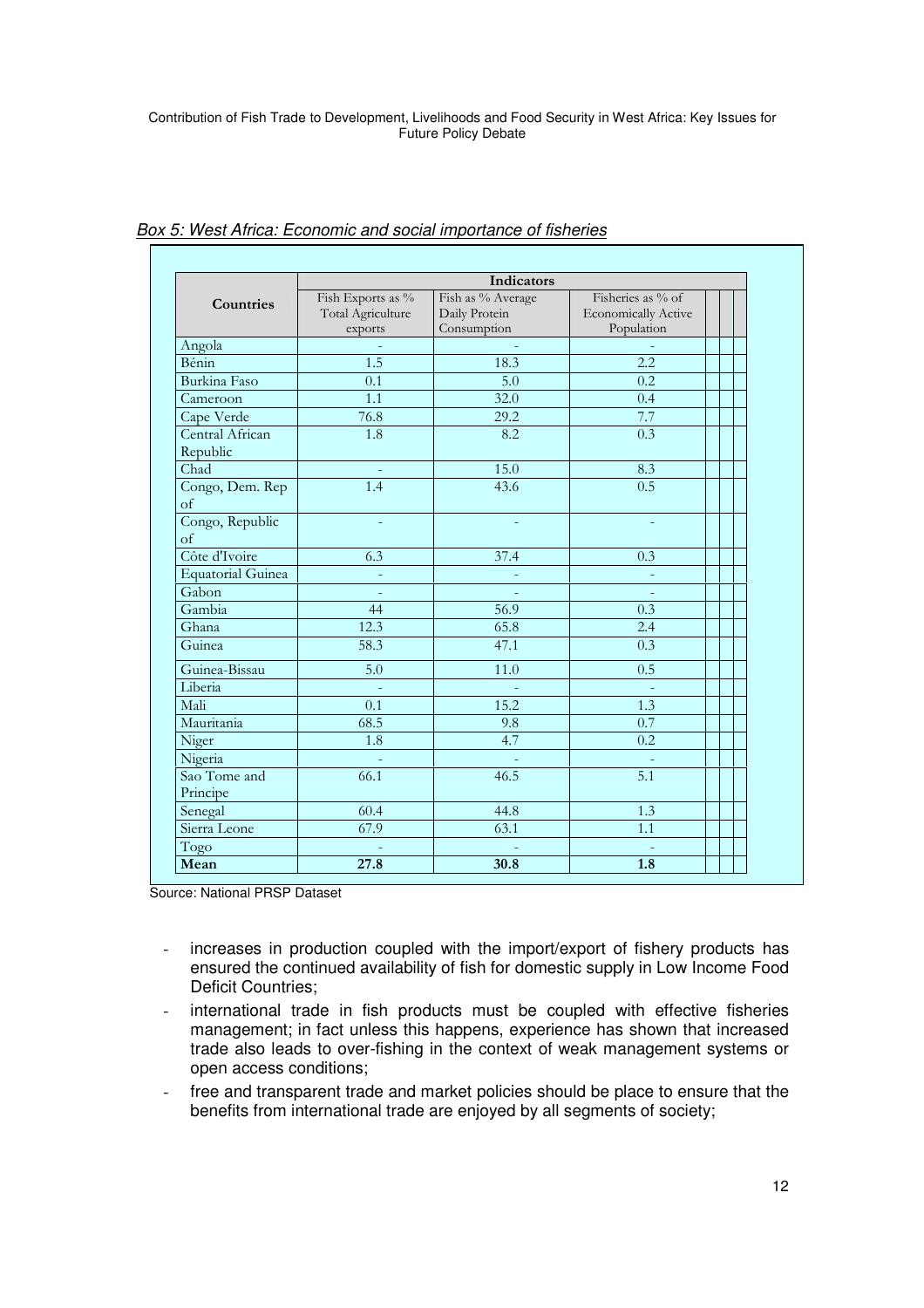- the study underscores the FAO's Code of Conduct for Responsible Fisheries recommendation that States consult with all stakeholders, industry as well as consumer and environmental groups, in the development of laws and regulations related to trade in fish and fishery products.

This recent study (above) is one of the first to look at the impact of the fish trade on development, focusing in particular on food security. In the next section of this paper, a series of 5 national case-studies are presented which focus specifically on West Africa. The linkages between fish trade and development are also examined on a broader front, looking at economic development, livelihoods and food security issues together – mainly because these issues are so intertwined and it would be pointless at this early stage of analysis to attempt to disentangle them.

### **Trade issues – national and regional case-studies**

In this sub-section, a series of five case-studies will be presented to focus on key issues relevant to understanding the relationship between fish trade and development in West Africa, including livelihoods, poverty reduction and food security. The case-studies studies have been selected because they are based on empirical work, and provide coverage of a range of important issues including:

- policy decisions on the nature of national fish trade (Mauritania);
- coping with changing international trade rules (Ghana);
- the impact of government policy interventions (Senegal);
- trying to identify the winners and losers from trade (West Africa region);
- the role of informal (and undervalued) trade (Chad Basin region);

The first case-study (Box 6) emphasises the role of trade in translating the natural wealth of fish resources – in this case in Mauritanian waters – into development outcomes. The important policy question of whether to develop a national fishing industry based on the strong demand for fish, or whether to engage the services of foreign vessels through fishing agreements is of major importance in this country. Fishing agreements with the EU are a major form of trade in services, and coupled with commodity trading (fish products), the benefits for the country have been significant over the past few years. The case-study also raises the issue of whether a country with fish resources should necessarily develop a processing sector and national fish products (brands).

The second case-study (Box 7) explains the importance of the canned tuna industry to Ghana with both joint venture and national companies exporting mainly to Europe. The trade contributes significantly to Ghana's agricultural GDP and provides much needed employment for local workers. However, the case-study emphasises the particular conditions of international access and tariffs that has encouraged this trade, but that in the future there is a risk that the trade will be affected by serious competition from Asia as new WTO rules are applied. The immediate outcome is likely to be a reduction in trade and job losses in the industry. Policy-makers in Ghana will need to consider the options for the future, which almost certainly will involve looking for other markets, in order to avoid reducing the contribution of fish trade to national development.

The third case-study (Box 8) examines the fisheries sector in Senegal and identifies both the direct and indirect benefits which the associated fish trade generates for this country. The importance of the market in Europe is emphasised and the contribution to the national economy in terms of foreign exchange. However, despite the absence of indepth studies and data, the general impression formed by the experts involved is that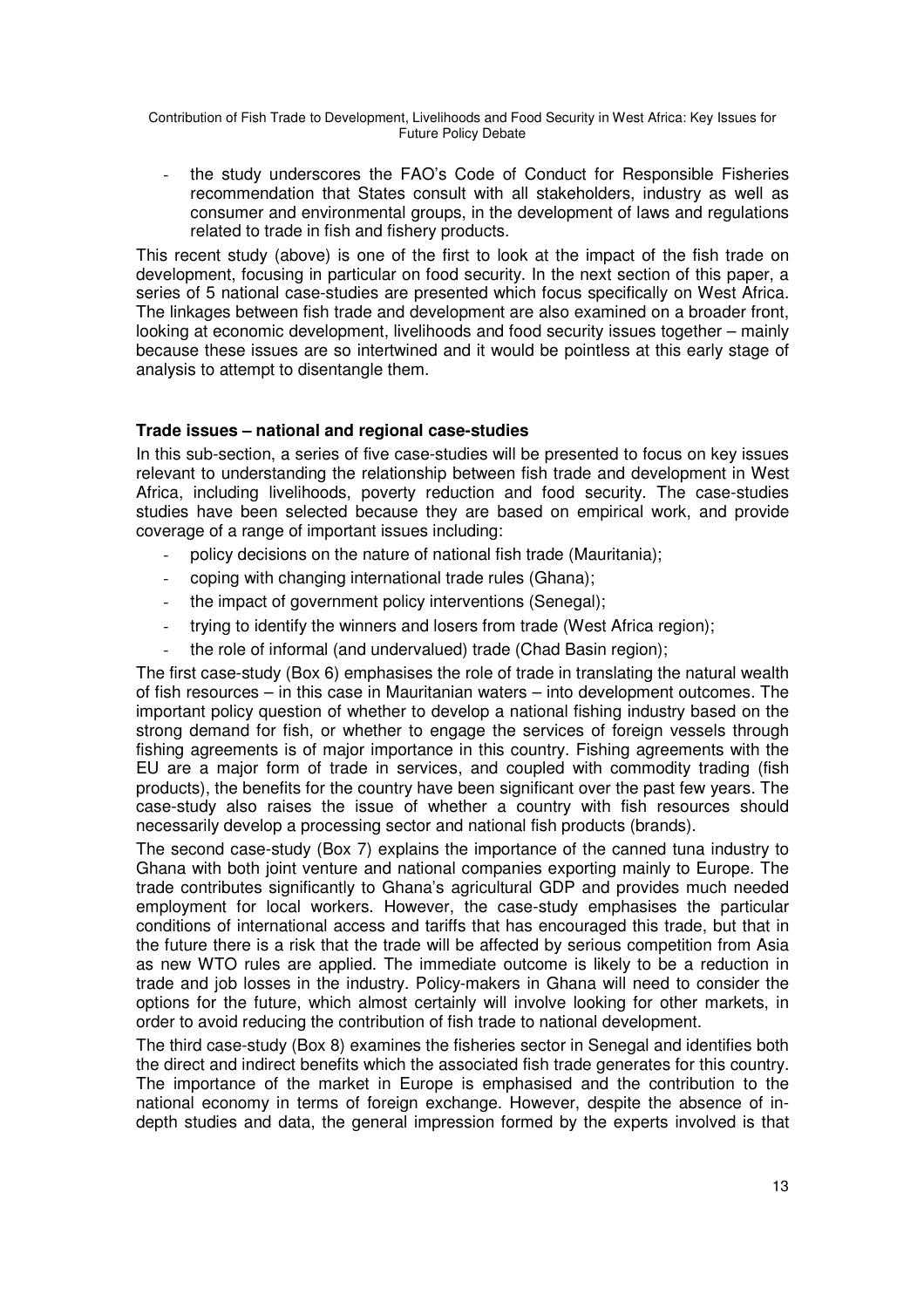the international fish trade has had a positive impact on development in Senegal and that food security in particular has not been compromised.

The fourth case-study (Box 9) focuses on the trade in small pelagics (sardinella) in West Africa and gives an account of the various artisanal and industrially-based trade routes both within the region and to Europe and Asia. While this fish type is important as a cheap form of food protein on local markets throughout West Africa, there are concerns that the future development of the Asian market will reduce local market supplies with serious implications for food supply and protein consumption, particularly by the poor. However, there is a need for further investigations of the wide range of factors affecting fish supply and food security in this context, before policy decisions regarding this trade are taken.

Finally, the fifth case-study (Box 10) highlights the importance of informal regional trade in the Lake Chad Basin with five riparian countries including the major fish markets of southern Nigeria. The trade in this region is currently valued at US \$50 million p.a. (first sale value) and is underpinned by a fish production of over 100,000 tonnes. The key issue is whether this informal trade, which is not part of formal government accounts or plans, makes a positive contribution to regional development. The answer, based on the empirical evidence, is mixed – almost certainly powerful rent–seeking merchants control most of the wealth, but there are also a wide range of local level benefits distributed as a result of participation by local people in the operation of the well-established marketing chains – including employment, income and food.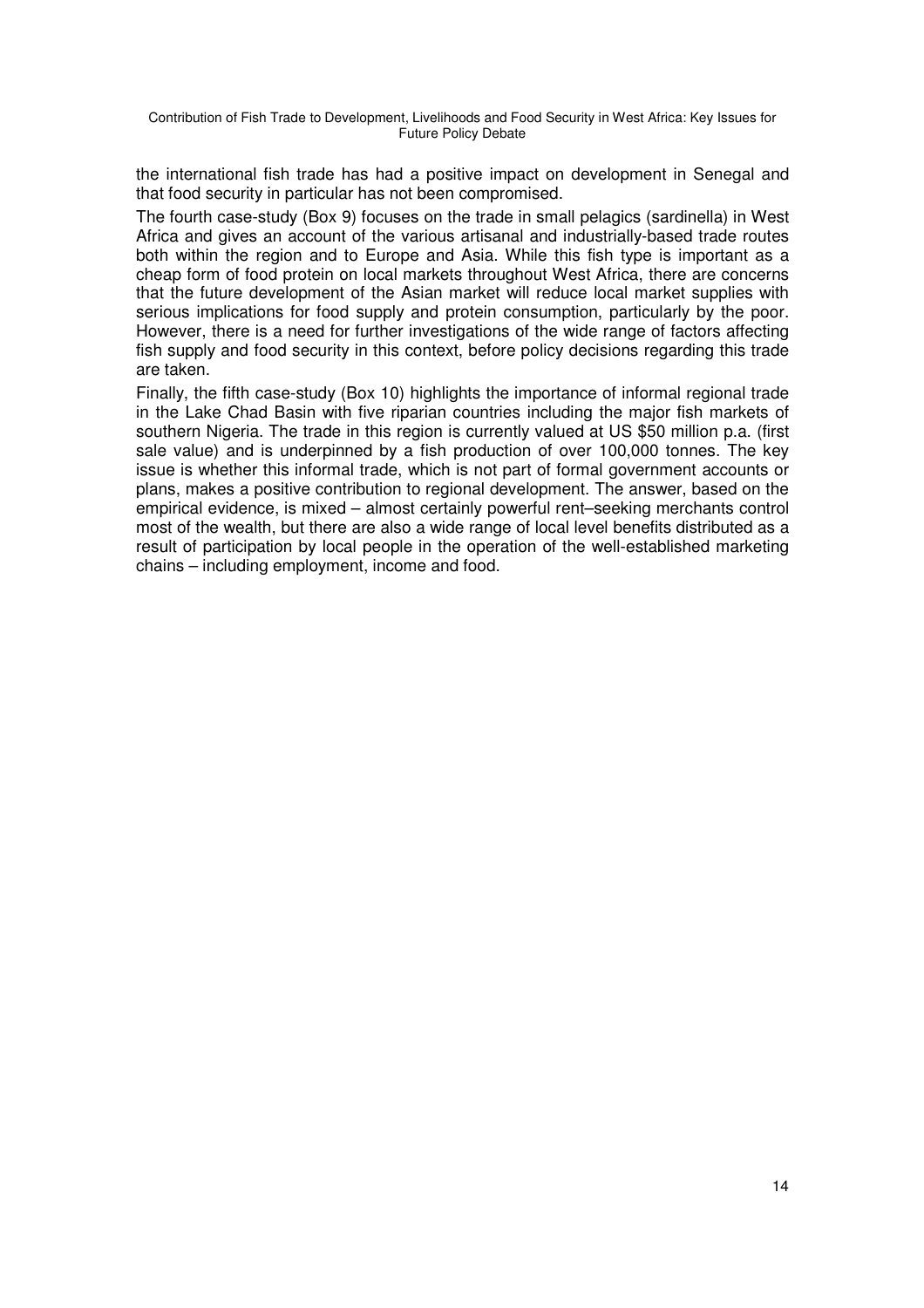### Box 6: Case-study No. 1: Mauritania – What kind of fish trade? (Cunningham, pers.comm)

The Mauritanian EEZ is extremely rich in fish resources. At present the most valuable of these are cephalopods and shrimp, although the stocks of small pelagic species are so large that these too can make a substantial contribution to wealth creation. The low population of Mauritania coupled with the relatively low per capita fish consumption means that trade is essential if the natural wealth provided by the fish resources is to be exploited fully. The question is: what kind of trade?

Mauritania fishers export fish products, generally but not always in a frozen form, to developed country markets, especially to Japan and to the EU. This trade has had a number of favourable impacts on Mauritania, most notably the contribution to hard currency reserves, the Government budget and to the development of the artisanal fishing sector (and the employment that it creates).

Since the mid-1990s, Mauritania has come to depend increasingly however on the trade in fishing opportunities, especially through its fishing agreement with the EU. The impact has been largely neutral on the Government budget: around 20% to 25% of the total budget still comes from the fisheries sector. But whereas in 1993 about 2/3 of this total was generated by the domestic fishing industry, mostly through export taxes, it is now generated almost entirely by the EU fishing agreement.

In addition to the question of who should catch the fish, a second important trade-related question is: what should be done with the catch? Like many countries, Mauritania currently aims to increase value-added from the landed catch. Two issues (at least) must be raised in this context. First, if an effective fishery management regime is not in place, increasing value added will almost certainly increase fishing effort and impact negatively on the fish stocks. Second, even if fisheries are well managed, a value-added strategy is difficult to implement in a situation where there is dependence on export markets. Little work, in the case of Mauritania or indeed in general, has been done concerning the question of what determines comparative advantage in such situations. It seems clear however that it goes beyond simple questions such as resource abundance towards difficult issues like brand recognition, niche marketing, familiarity with consumer taste development and so on.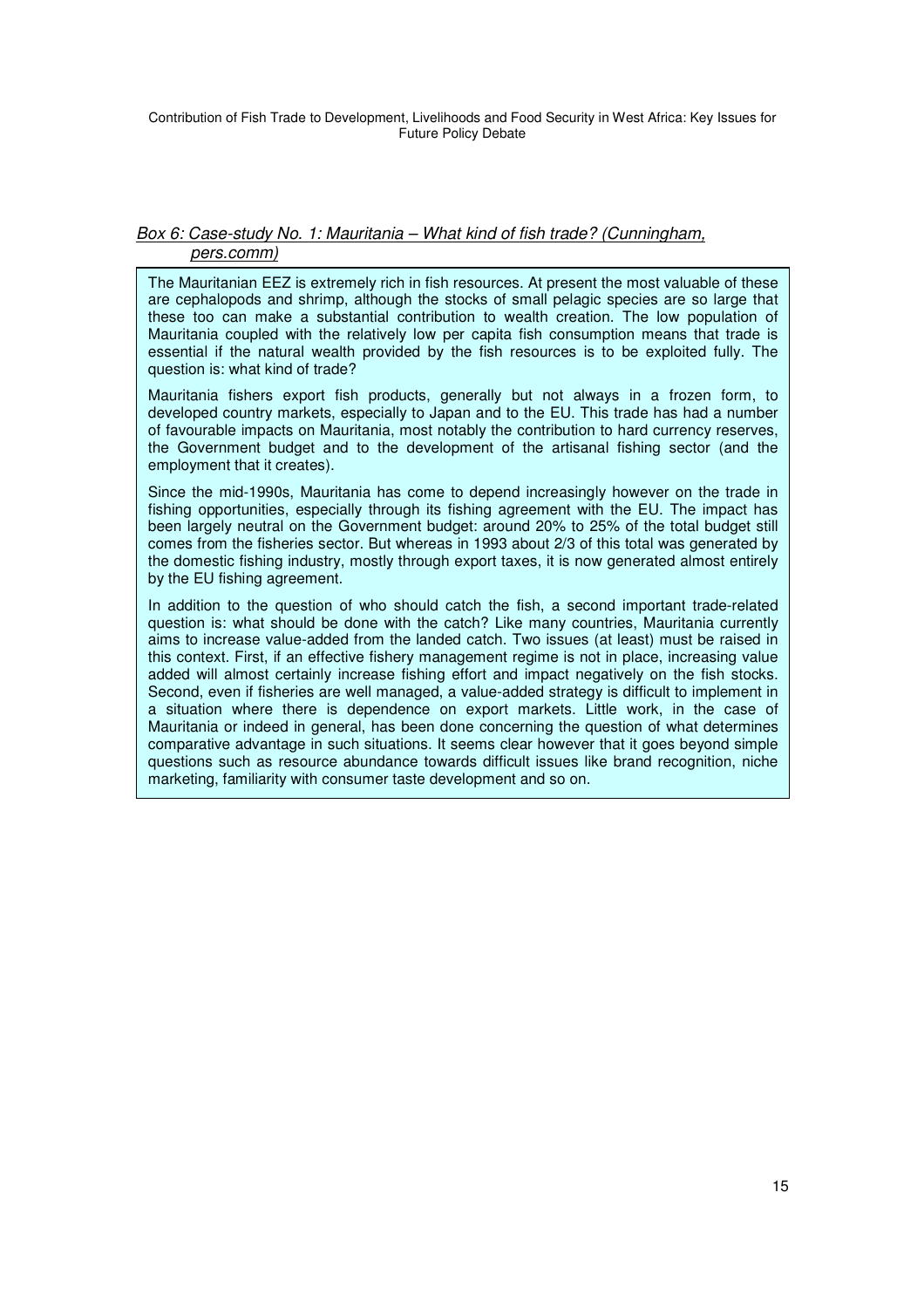### Box 7. Case study 2: Ghana – Coping with international trade rules (Bennett, 2004)

Protected by zero-rated tariff barriers for its canned tuna, Ghana (like other West African ACP producers) has succeeded in developing successful and thriving canned tuna industries targeting the rapidly expanding markets in Europe. Yet, in mid 2003 Ghana lost a degree of its comparative advantage over Asian canned tuna producers when the EU, abiding by a WTO ruling, assigned Thailand, The Philippines and Indonesia a 25,000 tonnes import quota of reduced tariff canned tuna. Although the quota represented just 4.6% of tuna consumption in the EC in 2000 and 9% of total imports in 2001, interested parties argued that the consequences for ACP West African producers could be disastrous.

The Ghanaian fisheries sector contributes 3% to GDP, accounts for 5% of the agricultural GDP and 10% of the labour force. Tuna sales account for 14% of NTAX exports from Ghana and are the single largest contributor. Locally, the canneries in Tema provide considerable employment for a largely female workforce.

Intensive fishing for tuna began in 1959 with a fleet imported by the State Fishing Company. The fleet exploited off-shore waters between Angola and Mauritania on bilateral agreements, expanding rapidly in the early 1990s (on the back of increased EU consumption), peaking in about 1997 and again in 1999 but it has been on the decline ever since. There are 36 tuna vessels owned by 8 Ghanaian companies operating in Ghana. Stocks of tuna in Ghanaian waters are not considered to be overexploited and are thought to be the only significant species able to sustain large increases in production. 40% of the MSY of East Atlantic tuna stocks lies in Ghana's EEZ.

There are five tuna canneries in Ghana, all located in Tema and all working to capacity. The sector is dominated by PFC (majority owned by Heinz); a Swiss family owns 75% of the privatised state cannery whilst all other canneries are wholly Ghanaian owned. 90% of Ghanaian exports of canned tuna go to the EU and 54% of these to the UK (most of the balance going to Germany). The UK is also the prime EU destination for Asian canned tuna and thus Ghana is likely to be more affected by changes to EU import tariffs than other West African nations exporting to France and Spain. Exports to ECOWAS states account for around 8% of exports.

A number of factors constrain the competitiveness of the Ghanaian trade in canned tuna: labour and energy costs are high compared to its competitors; and shipping costs from West Africa to Europe are not competitive compared with shipping costs from Asia. Under the new tariff regime for Asian tuna, Ghanaian is more expensive per unit than that from its nearest market rivals (Senegal, Cote D'Ivoire) and its Asian competitors. Price competitiveness is also compounded by the EU Rules of origin which constrain Ghana's ability to purchase tuna at the best price.

In the face of the current tariff regime it is possible that Ghana's trade in canned tuna to the EU will be affected. It is possible that the only means of maintaining employment in the sector will be to sign an EU fishing agreement (Ghana has so far resisted this) and reduced production by Ghanaian canneries may see fishing companies selling to canneries in neighbouring Cote D'Ivoire instead.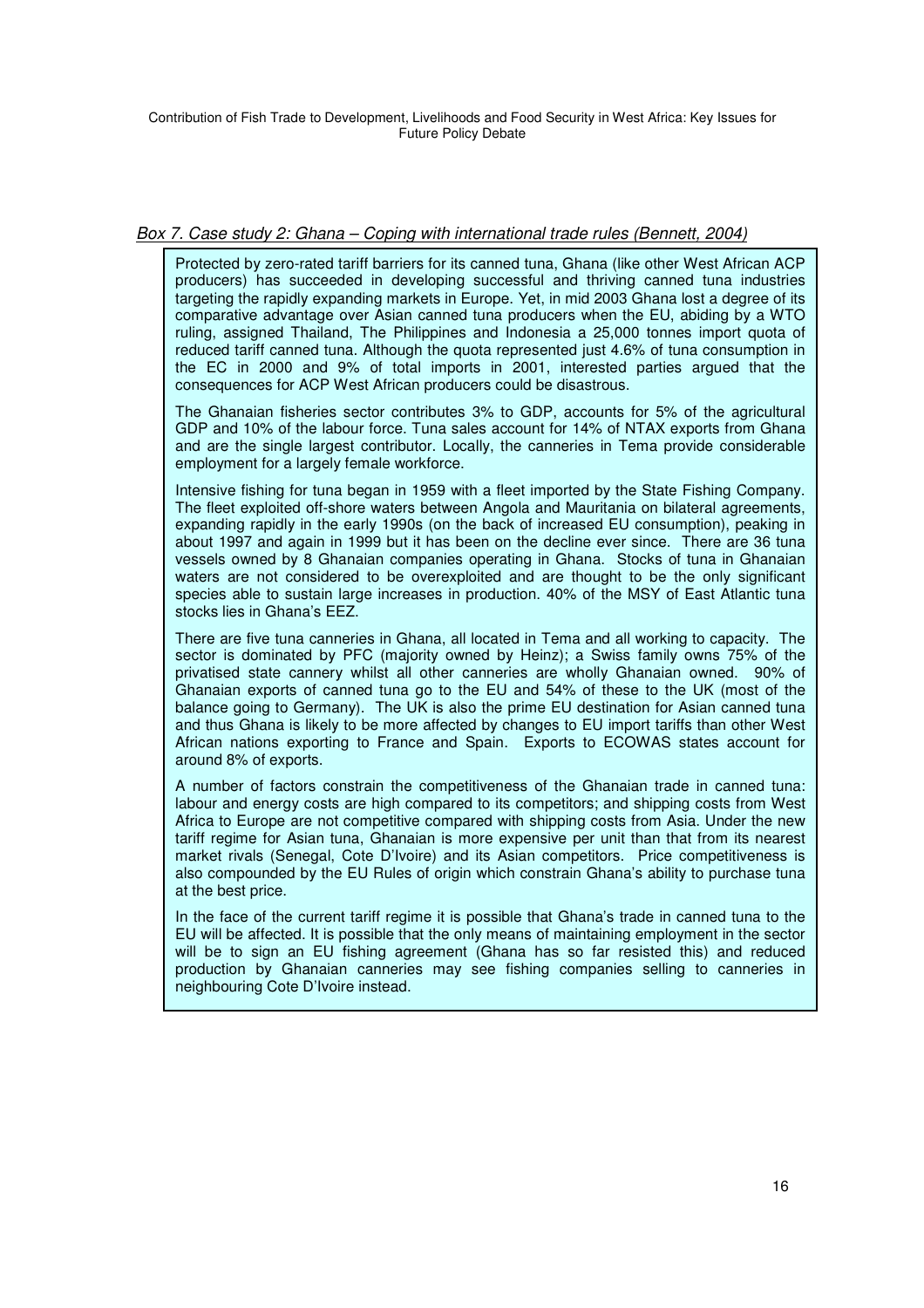### Box 8: Case-study 3: Senegal – Assessing the impact of government fisheries and trade policies on food security (Murray and Faye, 2003)

Senegal has a population of 10.5 million people, a GDP of US \$16 billion and a real economic growth rate of 5.7%. However, 58% of people live below the poverty line, unemployment is high (48% working population), the population growth rate is 2.91% and the economy is heavily reliant on a few primary industries including fisheries. The fisheries sector has a turnover of CFA 293 billion and employs 15% of the workforce (600,000 people), mainly in the artisanal sector (non-industrial).The smaller industrial sector is centred around Dakar. Senegal has developed a major export trade in fish, mainly with markets in Europe. Factors involved in this include – the provision of government export subsidies, the series of Lome/Cotonou Agreements, and the 1994 currency devaluation. The fish trade contributes 23% of national export earnings (double the country's annual debt repayment) and is a major source of foreign exchange. At present, the fish commodity trade is dominated by demersal fish, cephalopods and shrimps, with only 15% of pelagic fish (sardines) exported.

Has the development of the international trade in fish commodities impacted on food security in Senegal? There have been no in-depth studies, however, a variety of observations and anecdotal evidence is available. Fish accounts for 70% of animal protein intake in Senegal, and the average annual consumption is 26 kg/year. Many exported fish types are no longer available on local markets and significant price increases have been noted. However, these changes were not found to be significantly different from price movements for other foods, and there are other sources of animal protein available. In general, Senegal is not a highly food insecure country. However, there are 4 groups of issues which need to be considered for the future: (i) there is a need for improved fisheries management (resources are increasingly overexploited); (ii) the role and operation of international fishing agreements for fishing opportunities in Senegalese waters needs to be reviewed (cost-benefit analysis); (iii) changes in WTO policies (more liberalisation) will reduce the competitiveness of Senegalese exports in Europe (negative effect on export trade, benefits for stocks); and (iv) increases in world fishmeal prices may divert sardines catches away from local markets to international ones.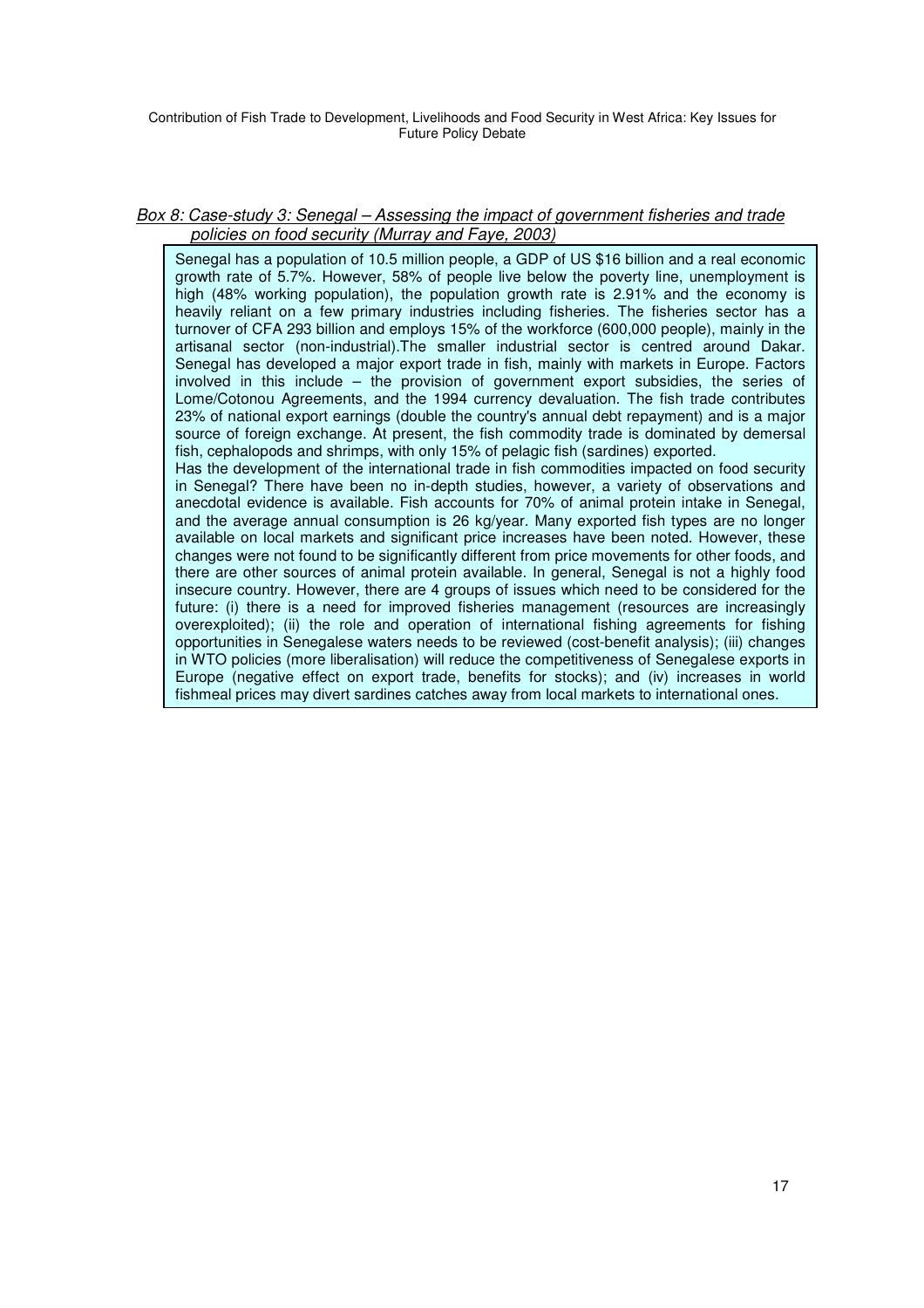### Box 9: Case-study 4: West Africa: Assessing the impact of foreign market competition for locally-consumed fish on food security (Failler and Samb, 2005)

The small pelagic sardinella fisheries in West Africa are traded through three main routes: first, a regional or sub-regional trade route with canoe fisheries landing fresh fish which is consumed or processed by the local population, and traded as food to national (130,000 tonnes/year to Senegal, Mauritania and Gambia) and other West African markets (120,000 tonnes/year) – second, an industrial fleet, mainly vessels under contract in Mauritania, which provides 20,000 tonnes/year for human consumption and fish meal reduction – third, a distant water fleet (European and ex-Russian) operating under fishing agreements which catches about 270,000 tonnes/year which goes for food use to markets in Eastern Europe (160,000 tonnes), West Africa, mainly Nigeria (75,000 tonnes), Asia (China, Philippines) (40,000 tonnes), Europe (5,000 tonnes) and for fish meal (20,000 tonnes).

Since 1999, new markets for African sardinellas have been developed in Asia, particularly China and the Philippines, driven not by higher prices, but by business risks and less administrative annoyances (ease of access) compared to markets in West Africa (especially Nigeria), where, in fact, prices have been consistently higher than that paid by Asian markets. However, for Nigeria and other West African markets which have few alternative sources of relatively cheap fish, the further development of the Asian market constitutes a high nutritional risk for African populations who depend on this fish supply. In particular, such new market opportunities could lead to the artisanal fisheries also exporting small pelagics – similar to the situation which occurred for demersal fish with the artisanal fishery supplying the export market rather than local markets.

Furthermore, it is predicted that demand for fish will exceed supply in West Africa (with an annual decrease in fish supply by 4% per year), leading to a supply deficit of 3.6 million tonnes in 2015. Market mechanisms will lead to an increase in fish price, and the poor will no longer be able to access fish supplies, leading to increased food security problems, both in terms of quantity and quality of food available. The situation is further complicated by the existence of a seasonal upwelling system which affects the natural production level of pelagic fish.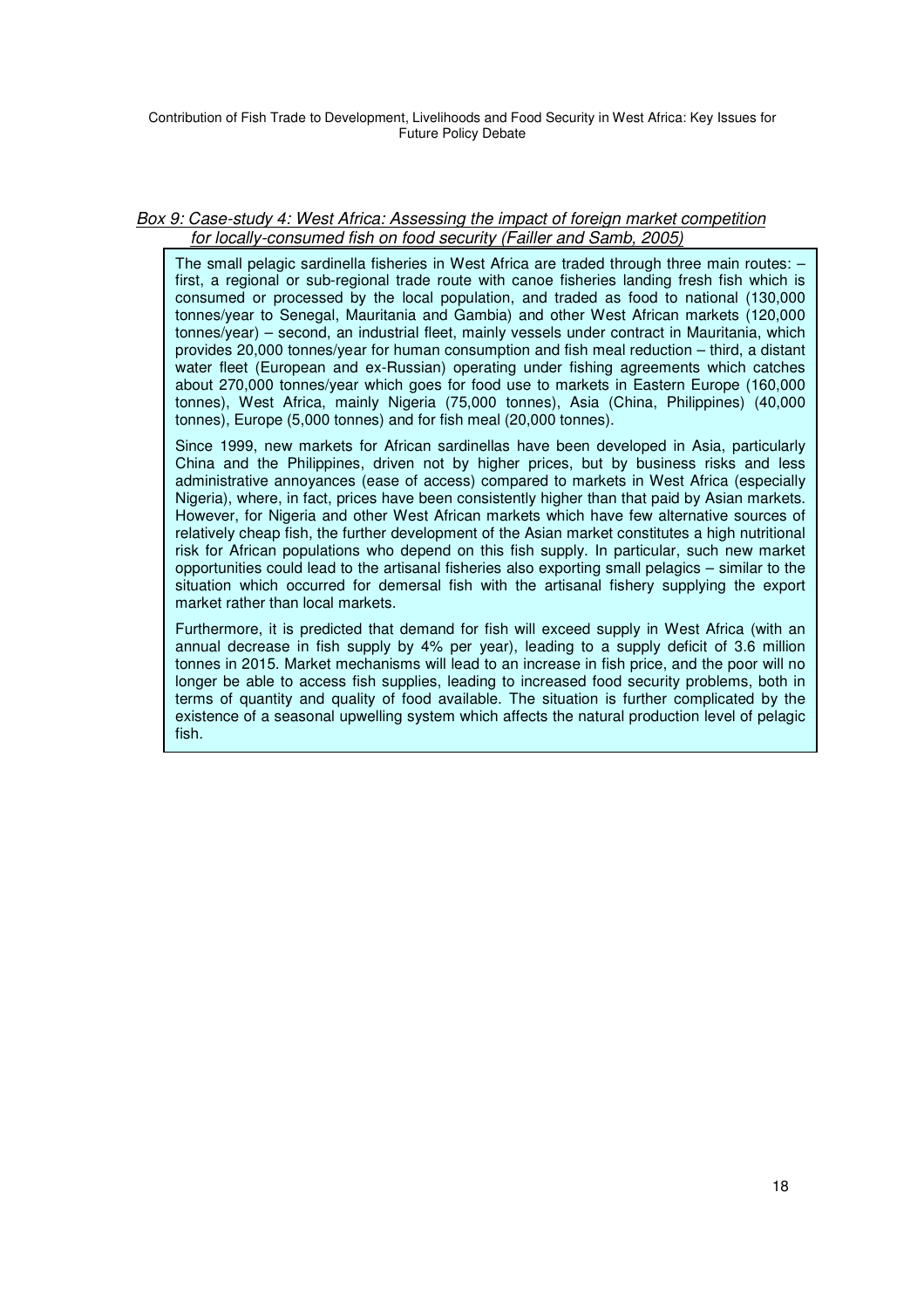### Box 10. Case-study 5: The Importance of Informal Regional Fish Trade in West Africa: Chad Basin (Neiland and Béné, 2004)

The linkages between economic development and trade and markets are the subject of increasingly sophisticated intellectual debate and analysis, with an emphasis on macroeconomic issues and policy. But do the general economic assumptions which underpin this work apply equally as well in Africa and other developing regions. There appear to be some gaps – there is a lack of understanding of how markets work in Africa; important 'informal' economic activities have been undervalued and may contribute to GDP more than formal economic activities in some sectors; and the role of regional (within Africa) informal trade, as opposed to international trade, is probably also underestimated.

The regional and largely informal trade in dried fish within the Lake Chad Basin (LCB) countries (Cameroon, Central Africa Republic, Chad, Niger and Nigeria) was measured recently using a road traffic census over 12 months as part of the work of the DFID/FAO Sustainable Fisheries Livelihoods Programme (SFLP). The trade is based on an annual catch of over 100,000 tonnes of freshwater fish (mainly catfish and cichlids) and the gross market value (first sale) of the trade is US \$50 million. Most of the fish is traded by road to the urban markets of southern Nigeria (a distance of 1500 km) and is mainly informal since it is not recorded in official statistics or fiscal accounts.

But who benefits from this trade? For some countries, particularly Chad, the contribution of fisheries to GDP is recorded at up to 10% of the national total. However, in the light of the current findings, which indicate that the fisheries and fish trade are capable of generating significant wealth this could be much higher. It is also evident that the fish trade generates employment, income, contributes to food supply (both regional and national levels) and underpins the livelihoods of thousands of people in the five LCB countries. However, all these countries also show high levels of rural poverty (>40% total population) and there are concerns that the wealth of the fisheries and fish trade are retained by rich and powerful merchants, whereas the majority of fish-workers receive comparatively little benefit overall. However, the current study revealed that the distribution of benefits is complex, and that there are both winners and losers at all levels. There is a tradition of positive patron-client relationships in the rural society of the LCB, whereby the livelihoods of rural people which are vulnerable to poverty and food insecurity may be protected to some degree by the more powerful and wealthy merchants. But there is also evidence that these relationships have been eroded in other places as a consequence of modernisation and change, and the capture of benefit streams (fish trade) by elites. Within the LCB, the government authorities are either unwilling or unable to capitalise on the wealth being generated by the fisheries and fish trade, and most districts lack even the most basic social services and amenities.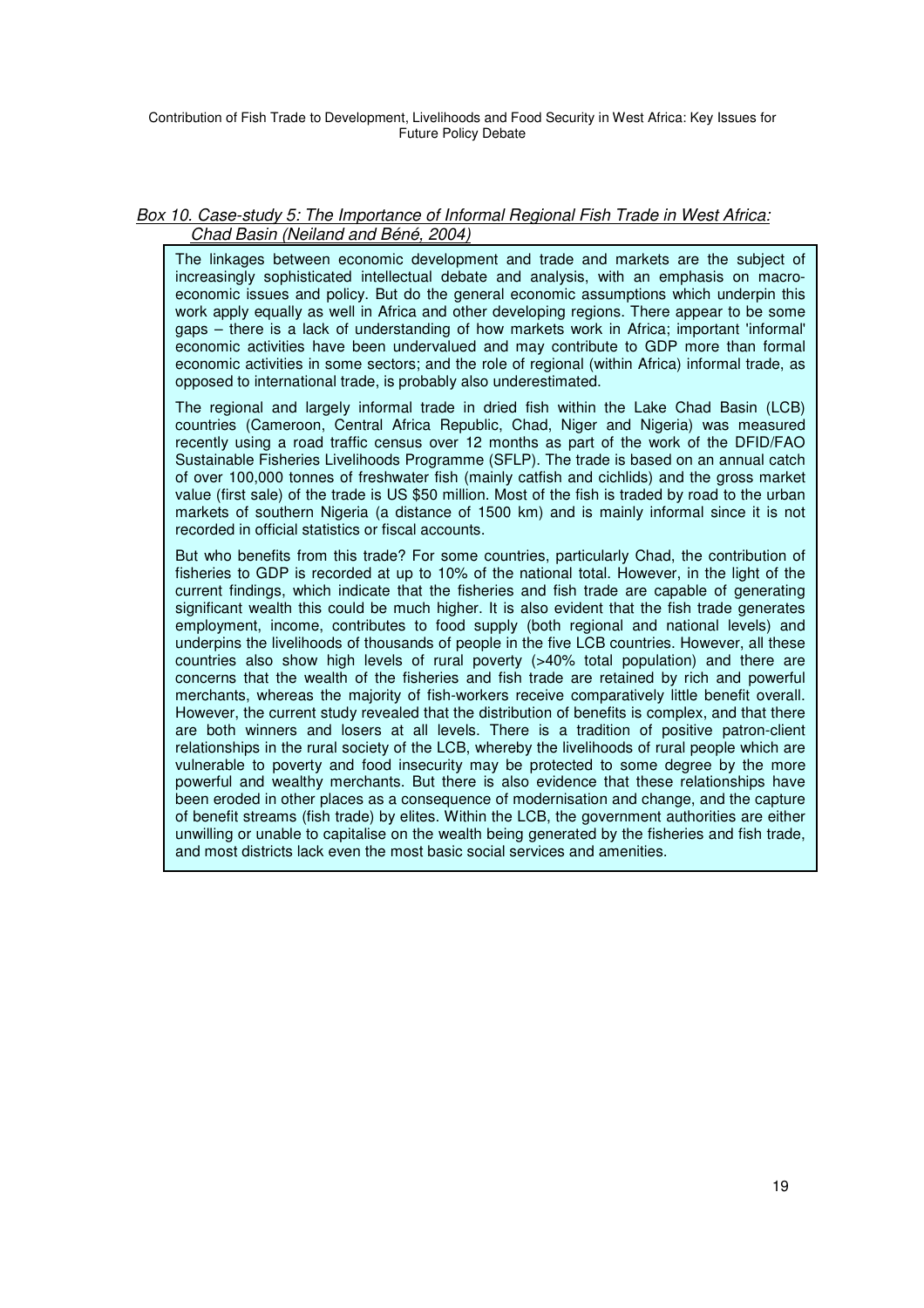# **4. Conclusions relevant to the future development of fish trade policy in West Africa**

There are six main conclusions which emerge from this exploration of the relationship between the fish trade and development, including poverty, livelihoods and food security, in West Africa as follows:

(i) There is a need for the further development of appropriate methodology for the analysis of the relationship between fish trade and development; much of the current analysis focuses on the macro-level (national economies), and there is a need to also work at the micro-level (livelihoods) to understand impacts of trade policy, in particular;

(ii) There is a lack of empirical work on the analysis of the relationship between fish trade and development, particularly on gendered analysis of these relationships, and unless this is adequately addressed in the future, decision-makers and policy-makers will be limited in their work;

(iii) There is a need also to provide a greater understanding of the dynamics of change in fish trade and its impacts (this could include - lesson-learning of past policy interventions; comparison of winners and losers; impact of rules governing international trade; role of international companies etc)

(iv) The importance of identifying the factors that determine comparative advantage are not well-understood at present;

(v) Policy coherence between trade and other policies relevant to development, including gender sensitiveness of the policies, is a crucial area for further investigation and development, with particular reference to ensuring that resource management policy is coherent with trade policy for outcomes relevant to sustainable development;

(vi) The importance of informal national and regional trade should be recognised and assessed; the options for policy development in this area should be considered.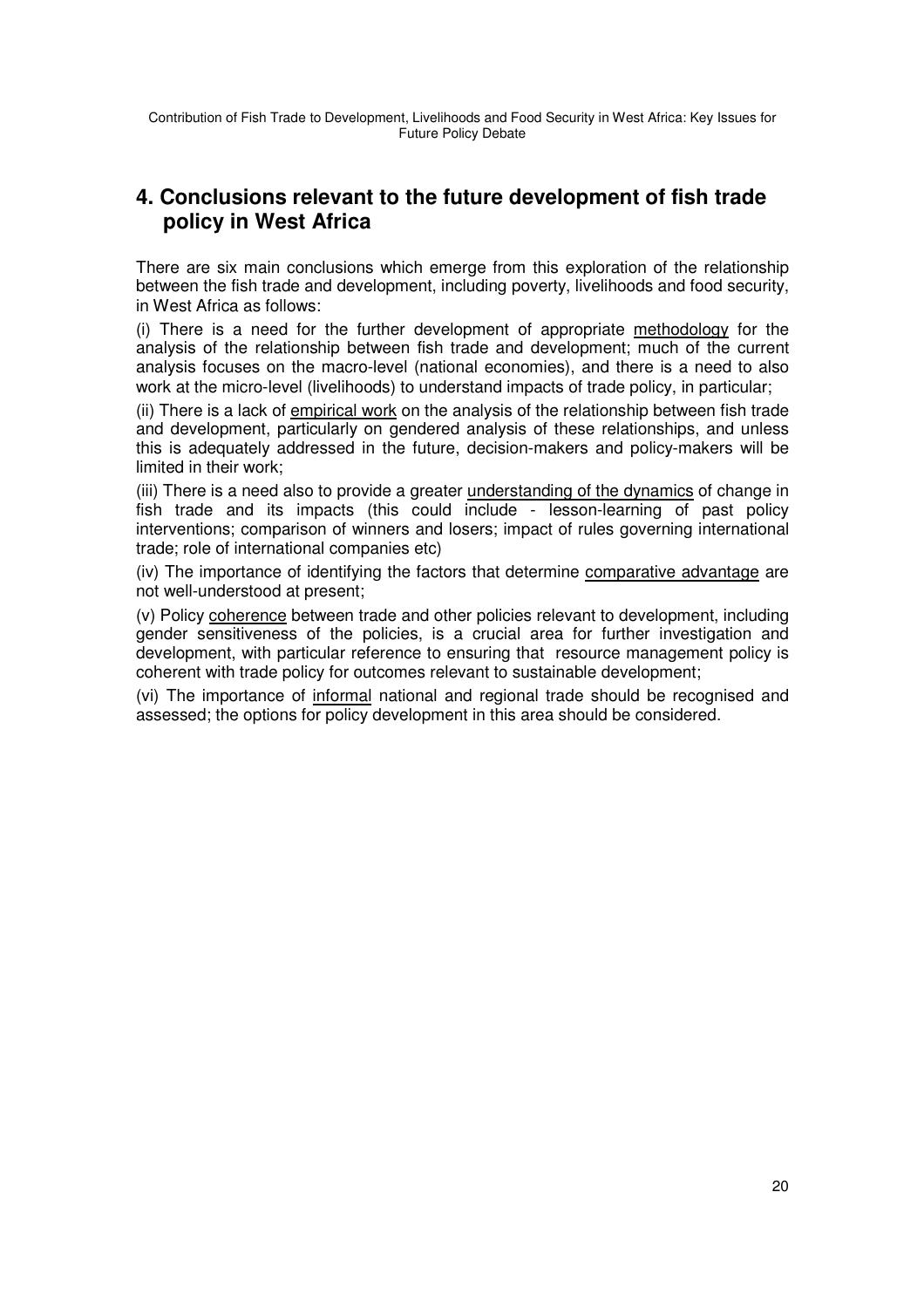# **5. Next steps**

This working paper will provide a platform to develop a policy brief 'Making the fish trade work for sustainable development and livelihoods in West Africa' (provisional title) as part of the SFLP 'New Directions in Fisheries: A series of policy briefs on development issues'.

The next step will be to consider how the material in the paper (which currently has a policy-research gaps focus) can be further developed to identify a series of policy recommendations for national governments in West Africa, and also donor and international organisations, in order to enhance the current contribution of the fish trade and to capitalize on future opportunities.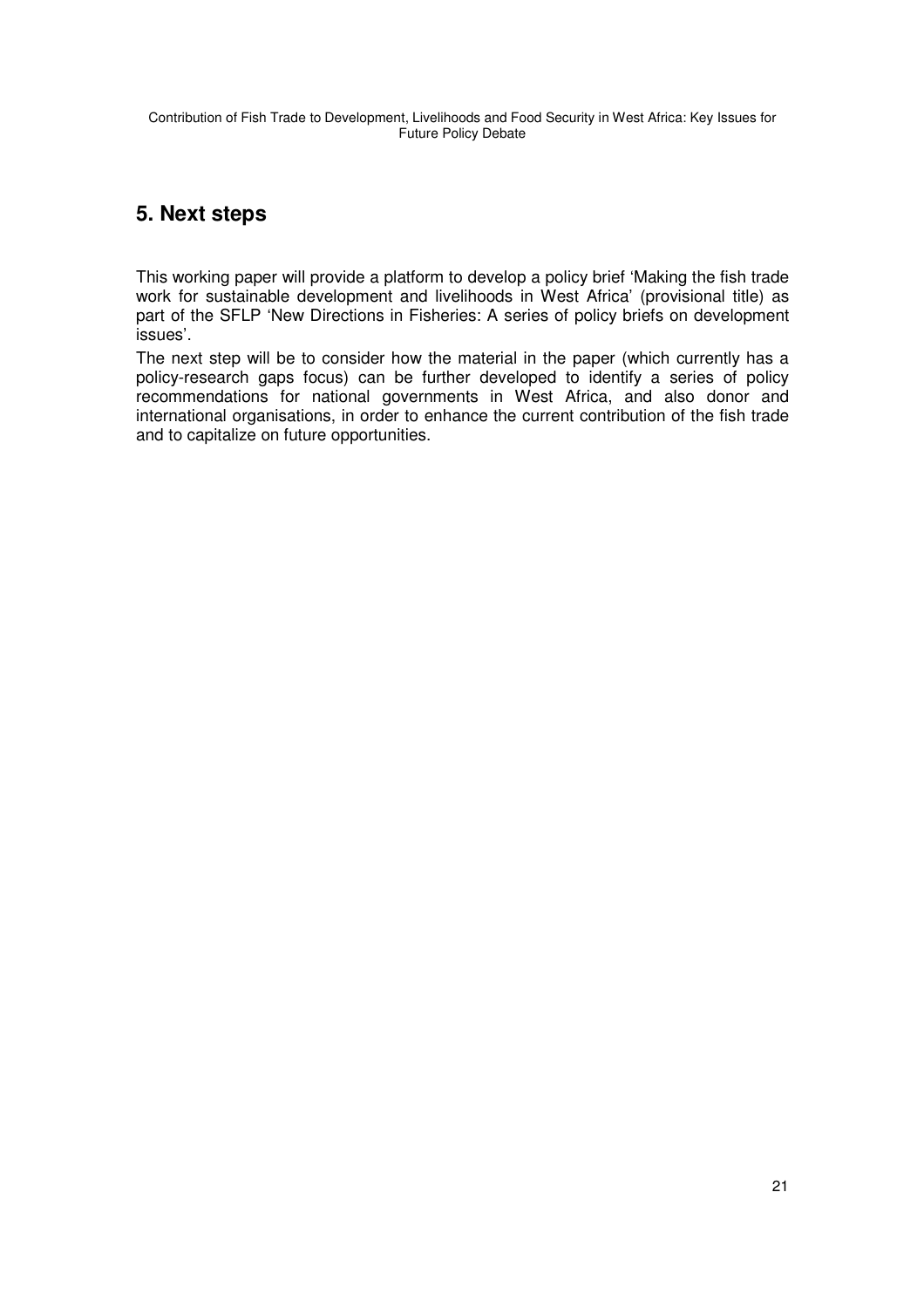# **6. References**

**Bennett, E**. 2004. The Impact of Opening the EU Import Market for Canned Tuna on Seychelles, Mauritius, Ghana and Senegal. Report by IDDRA Ltd to Technical Centre for Agricultural and Rural Cooperation (CTA). Wageningen: CTA.

**Cunningham, S. and Neiland, A.E.** 2005. Investigation the Linkages between Fisheries, Poverty and Growth: Final Report. DFID/PASS Contract No. AG0213 (available at www.onefish.org)

**DFID** 2004. Linkages between Trade Reforms, Livelihoods and Food Security: A Summary of Key Findings. Policy Briefing. London, DFID.

**European Commission (EC)** 2006. Fisheries and Maritime Affairs. Fact Sheet 4.2. Bi-Lateral Agreements.

(available at http: //ec.europa.eu/comm./fisheries/doc\_et\_publ/factsheets/facts/en/pcp4\_2.htm)

**Failler, P. & Samb, B.** 2005. Present and Future Economic and Nutritional Consequences of the Exploitation of Small Pelagics (Sardinellas) in West Africa. Rome, FAO. Positioning [sic] Paper. (DFID/FAO Sustainable Fisheries Livelihoods Programme).

**FAO** 1999. The State of Food Insecurity in the World. Rome, FAO.

**FAO** 2004. The State of World Fisheries and Aquaculture. Rome, FAO.

**FAO** 2006. Fact Sheet: The International Fish Trade and World Fisheries. Rome, FAO.

**FAO-FishStat** 2006. Fisheries Databases and Statistics (FishStat). (available at http://www.faoi.org/fi/statist/statist.asp)

**IFREMER/CEMARE/CEP** 1999. Evaluation of Fishing Agreements Concluded by the European Community. Lux: Office of the Official Publications of the European Communities (2000).

**Kurien, J.** 2004. Responsible Fish Trade. Towards understanding the relationship between international fish trade and food security. Rome, FAO/Royal Norwegian Ministry of Foreign Affairs. (FAO.Report of the study on the impact of international trade in fishery products on food security).

**Lynn, S.R.** 2003. Economic Development. New Jersey, USA, Prentice Hall.

Meier, G. & Rauch, J.E. 2000. Leading Issues in Economic Development. 7<sup>th</sup> Edition. Oxford, UK, Oxford University Press.

**Murray, A., & Faye, M.M.** 2003. Impact of International Trade in Fishery Products on Food Security: Senegal. Rome, FAO.

**Neiland, A.E. & Béné, C.** 2004. Incorporating Fish Market and Trade Information into Policy-Making for Sustainable Livelihoods and Poverty Reduction: Methods and Lessons from the Lake Chad Basin. Rome, FAO. (A Report for the DFID/FAO Sustainable Fisheries Livelihoods Programme -SFLP-).

**SFLP** 2006. Contribution of Fisheries to the National Economies in West and Central Africa – Policies to Increase the Wealth Generated by Small-Scale Fisheries. New Directions in Fisheries – A Series of Policy Briefs on Development (03). Rome, FAO.

**Steele, P.** 2004. Pro-Poor Growth or Boom and Bust? Coalitions for Change to Sustain and Increase the Contribution of Natural Resources to Pro-Poor Growth. Draft Framework. Paris, OECD DAC Environet.

**Thirlwall, A.P**. 2006. Growth and Development (with special reference to developing economies).  $8<sup>th</sup>$  Edition. Basingstoke, UK, Palgrave MacMillan.